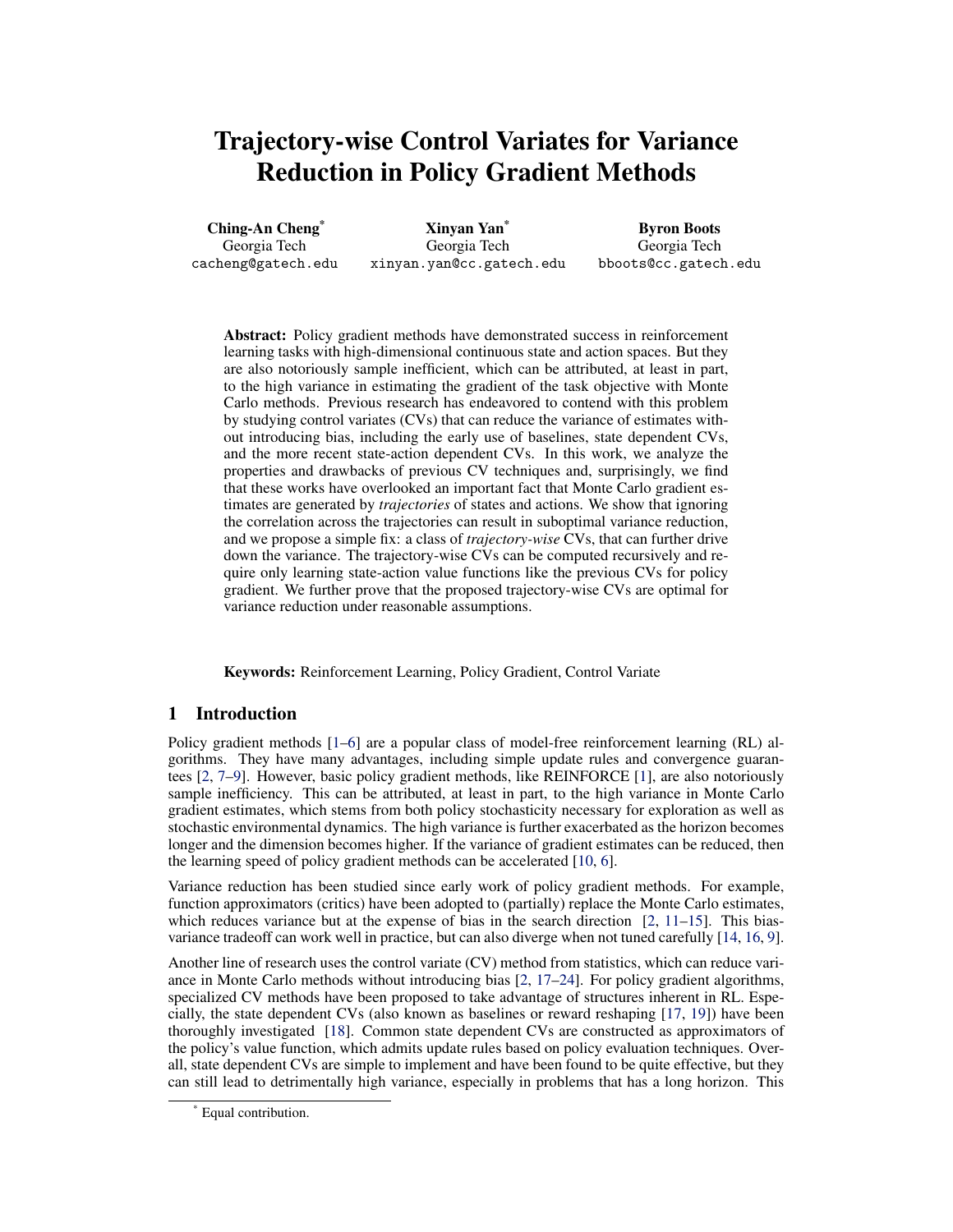<span id="page-1-0"></span>issue has motivated a recent development of state-action dependent CVs [\[20–](#page-8-0)[23,](#page-9-0) [25\]](#page-9-0) that can further reduce the variance due to randomness in the *actions* the previous state-only CVs fails to manage.

Considering the decades-long development of CV methods, one might wonder if there is a need for new policy gradient CV techniques. In this paper, we argue that the past development of CVs for policy gradients has overlooked an important fact that the Monte Carlo gradient estimates are generated by rolling out a policy and collecting statistics along a *trajectory* of states and actions. Instead the focus has been on sampling *pairs* of states and actions, ignoring the correlation between states and actions *across* time steps. Recently Tucker et al. [\[23\]](#page-9-0) empirically analyzed the variance of instantaneous state-action pairs and compared this to the variance correlations across time steps in multiple simulated robot locomotion tasks. They found that the variance due to long-term trajectories is often larger than the variance due to instantaneous state-action pairs. This finding implies that there is potential room for improvement.

In this paper, we theoretically analyze the properties of previous CVs, and show that indeed the variance due to long-term trajectories can have non-negligible effects. Motivated by this observation, we propose a family of trajectory-wise CVs, called *TrajCV*, which recursively augments existing CVs with extra terms to *additionally* cancel this long-term variance. We show that TrajCV is particularly effective when the transition dynamics, despite unknown, is close to deterministic. Like existing CVs, TrajCV requires only approximates of the state-action value function (i.e. Q-function) of a policy. Therefore, the performance of TrajCV can benefit directly from the development of policy evaluation techniques. Moreover, we prove that TrajCV is optimal for variance reduction under reasonable assumptions. These theoretical insights are validated in simulation.

Upon finishing this work we discovered a recent technical report [\[24\]](#page-9-0) that is motivated similarly and details exactly the equation [\(11\)](#page-5-0) that TrajCV uses. Their empirical results on simulated LQG tasks are encouraging too: TrajCV demonstrated superior performance compared with previous state and state-action dependent CVs. By contrast, we derive TrajCV following a completely different route, which brings extra insight into the previous deficiency and suggests natural ways for improvement. In addition, we analyze other potential trajectory-wise CVs and prove the proposed idea is optimal.

# 2 Problem Setup and Background

We consider episodic policy optimization in a finite-horizon Markov Decision Process (MDP) [\[26,](#page-9-0) [27\]](#page-9-0) with horizon h, state space S, action space A, instantaneous cost function  $c : S \times A \to \mathbb{R}$ , initial state distribution  $p_{\text{init}}$ , and dynamics  $\mathcal{P}^{-1}$  Given a parameterized *stochastic* policy class  $\Pi$  the goal is to search for a policy in  $\Pi$  that achieves low accumulated costs averaged over trajectories

$$
J(\pi) := \mathbf{E}[\sum_{t=1}^{h} C_t], \quad \text{where } C_t := c(S_t, A_t), \quad S_1 \sim p_{\text{init}}, \quad A_t \sim \pi_{S_t}, \quad S_{t+1} \sim \mathcal{P}_{S_t, A_t} \quad (1)
$$

where  $\mathcal{P}_{s,a}$  denotes the distribution of the next state after applying action  $a \in \mathcal{A}$  at state  $s \in \mathcal{S}$ , and  $\pi_s$  denotes the distribution of action at state  $s \in S$ . Note that  $S_t$  and  $A_t$  are the sampled state and action at step  $t$ . For simplicity of writing, we embed the time information into the definition of state, e.g.,  $c(S_t, A_t)$  can represent non-stationary functions. The randomness in (1) consists of the randomness in the start state, policy, and dynamics. In this work, we focus on the case where the dynamics  $P$  and the start state distribution  $p_{init}$  are unknown, but the instantaneous cost c is known.

**Notation** We use uppercases to denote random variables, such as  $S_t$  and  $A_t$ , with the exception of J. We will use subscript  $_{i..j}$  to denote the set of random variables, i.e.  $X_{1..5} = \{X_1, \ldots, X_5\}$ , and  $i:j$  to denote summation (i.e.  $C_{1:h} = \sum_{t=1}^{h} C_t$ ). As we will be frequently manipulating conditional distributions, we adopt the subscript notation below to write conditional expectation and variance. For  $\mathbf{E}_{X|Y}[f(X, Y)]$  of some function f, X denotes the random variable where the expectation is defined and Y denotes the conditioned one. Furthermore, for  $f(X_{1..N}, Y)$ , we use  $\mathbf{E}_{|Y}[f(X_{1..N}, Y)]$ as a shorthand to denote taking the expectation over all other random variables (i.e.  $X_{1,N}$ ) conditioned on  $Y$ . This subscript notation also applies to variance, which is denoted as  $\text{Var}$ .

## 2.1 Policy Gradient Methods: Pros and Cons

The goal of this paper is to improve the learning performance of policy gradient methods [\[1,](#page-8-0) [7,](#page-8-0) [2–](#page-8-0) [4,](#page-8-0) [13,](#page-8-0) [5,](#page-8-0) [6\]](#page-8-0). These algorithms treat minimizing (1) as a first-order stochastic non-convex optimization problem, where noisy, unbiased gradient estimates of  $J$  in  $(1)$  are used to inform policy search.

<sup>&</sup>lt;sup>1</sup>We use one-based indexing throughout the manuscript.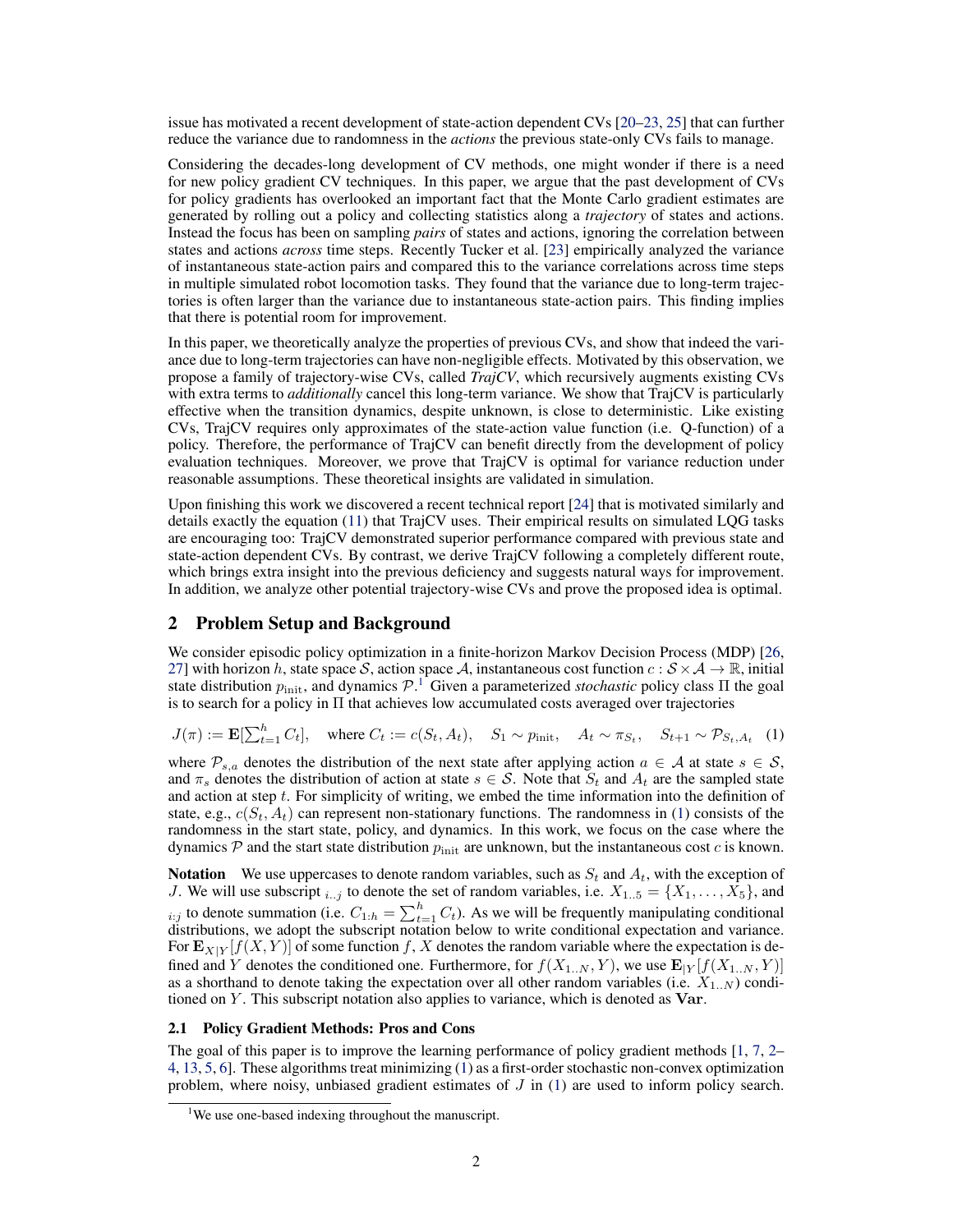<span id="page-2-0"></span>The basic idea is to apply the likelihood-ratio method to derive the gradient of [\(1\)](#page-1-0). Let us define  $N_t := \nabla \log \pi_{S_t}(A_t)$ , where  $\nabla$  is the derivative with respect to the policy parameters, and define  $q^{\pi}$ as the Q-function of  $\pi$ ; that is,  $q^{\pi}(S_t, A_t) = \mathbf{E}[C_{t:h}]$  where the expectation is generated by taking  $A_t$  at  $S_t$  and then  $\pi$  afterwards. Define  $G := G_{1,h}$  and  $G_t := N_t C_{t,h}$ . Then it follows [\[1\]](#page-8-0)

$$
\nabla J(\pi) = \mathbf{E}[\sum_{t=1}^{h} N_t q^{\pi}(S_t, A_t)] = \mathbf{E}[G],
$$
\n(2)

where the second equality is due to  $q^{\pi}(S_t, A_t) = \mathbf{E}[C_{t:h}]$ . Eq. (2) is an expectation over trajectories generated by running  $\pi$ . Thus, we can treat the random vector G as an unbiased estimate of  $\nabla J(\pi)$ , which can be computed by executing the policy  $\pi$  starting from initial distribution and then recording the statistics  $G_t$ , for  $t \in \{1, \ldots, h\}$ . This technique is known as the Monte Carlo estimate, which samples i.i.d. trajectories from the trajectory distribution in [\(1\)](#page-1-0) to approximate the expectation.

The policy gradient methods (e.g. REINFORCE [\[1\]](#page-8-0)) optimize policies based on gradient estimates constructed using the above idea. They have numerous advantages, such as straightforward update rules and convergence guarantee  $[2, 7-9]$  $[2, 7-9]$ . But simply using the Monte Carlo estimate G in policy optimization (i.e. the vanilla implementation of REINFORCE) can result in poor performance due to excessive variance [\[13,](#page-8-0) [14\]](#page-8-0). Therefore, while ideally one can apply standard first-order optimization algorithms, such as mirror descent [\[28\]](#page-9-0), with the random estimate  $G$  to optimize policies, this often is not viable in practice. They would require a tremendous amount of trajectory rollouts in order to attenuate the high variance, making learning sample inefficient.

The high variance of  $G$  is due to the exploration difficulty in RL: in the worst-case, the variance of G can grow exponentially in the problem's horizon  $[29, 30]$  $[29, 30]$  $[29, 30]$ , as it becomes harder for the policy to visit meaningful states and get useful update information. Intuitively we can then imagine that policy optimization progress can be extremely slow, when the gradient estimates are noisy. From an optimization perspective, variance is detrimental to the convergence rate in stochastic optimization. For example, the number of iterations for mirror descent to converge to an  $\epsilon$ -approximate stationary point is  $\tilde{O}((\text{Tr}(\text{Var}[G]) + 1)/\epsilon^2)$ , increasing as the problem becomes more noisy [\[10\]](#page-8-0). Therefore, if the variance of estimates of (2) can be reduced, the policy gradient methods can be accelerated.

### 2.2 Variance Reduction and Control Variate

A powerful technique for reducing the variance in the Monte Carlo estimates is the CV method [\[31,](#page-9-0) [32\]](#page-9-0). Leveraging correlation between random estimates, the CV method has formed the backbone of many state-of-the-art stochastic optimization algorithms [\[33–35\]](#page-9-0), in particular, practical policy gradient methods for RL [\[18\]](#page-8-0) because of the high-variance issue of G discussed in the previous section. Below, we review the basics of the CV method as well as previous CV techniques designed for reducing the variance of G. Without loss of generality, we suppose only one trajectory is sampled from the MDP to construct the estimate of (2) and study the variance of different single-sample estimates. We remind that the variance can be always further reduced, when more i.i.d. trajectories are sampled (i.e. using mini batches).

#### 2.3 Control Variate Method and Difference Estimator

Consider the problem of estimating the expectation  $E[X]$ , where X is a (possibly multivariate) random variable. The CV method [\[31,](#page-9-0) [32\]](#page-9-0) is a technique for synthesizing unbiased estimates of  $\mathbf{E}[X]$  that potentially have lower variance than the naive sample estimate X. It works as follows: Assume that we have access to another random variable Y, called the  $CV$ , whose expectation  $\mathbf{E}[Y]$ is cheaper to estimate than  $E[X]$ . Then we can devise this new estimate by a linear combination,

$$
X - \Omega^{\top} (Y - \mathbf{E}[Y]), \tag{3}
$$

where  $\Omega$  is a properly-shaped matrix. Due to the linearity of expectation, the estimate in (3) is unbiased. Suppose Y is in the same dimension as X. One can show that the optimal  $\Omega$  is  $\Omega^*$  =  $\frac{1}{2}$ Var $[Y]^{-1}$  (Cov $[X, Y]$  + Cov $[Y, X]$ ). When data are too scarce to estimate  $\Omega^*$ ,  $\Omega$  usually set as the identity, which often works well when Y is positively correlated with X. The resulting estimate  $X - (Y - E[Y])$  is known as the *difference estimator* [\[32\]](#page-9-0) and has variance  $Var[X - Y]$ , meaning that if Y is close to X then the variance becomes smaller. In the following, we concentrate on the design of difference estimators; we note that designing a good  $\Omega$  is an orthogonal research direction.

### 2.4 Common Control Variates for Policy Gradient Methods

The art to various CV methods lies in the design of the correlated random variable  $Y$ . The choice is often domain-dependent, based on how  $X$  is generated. When estimating the policy gradient in  $(2)$ ,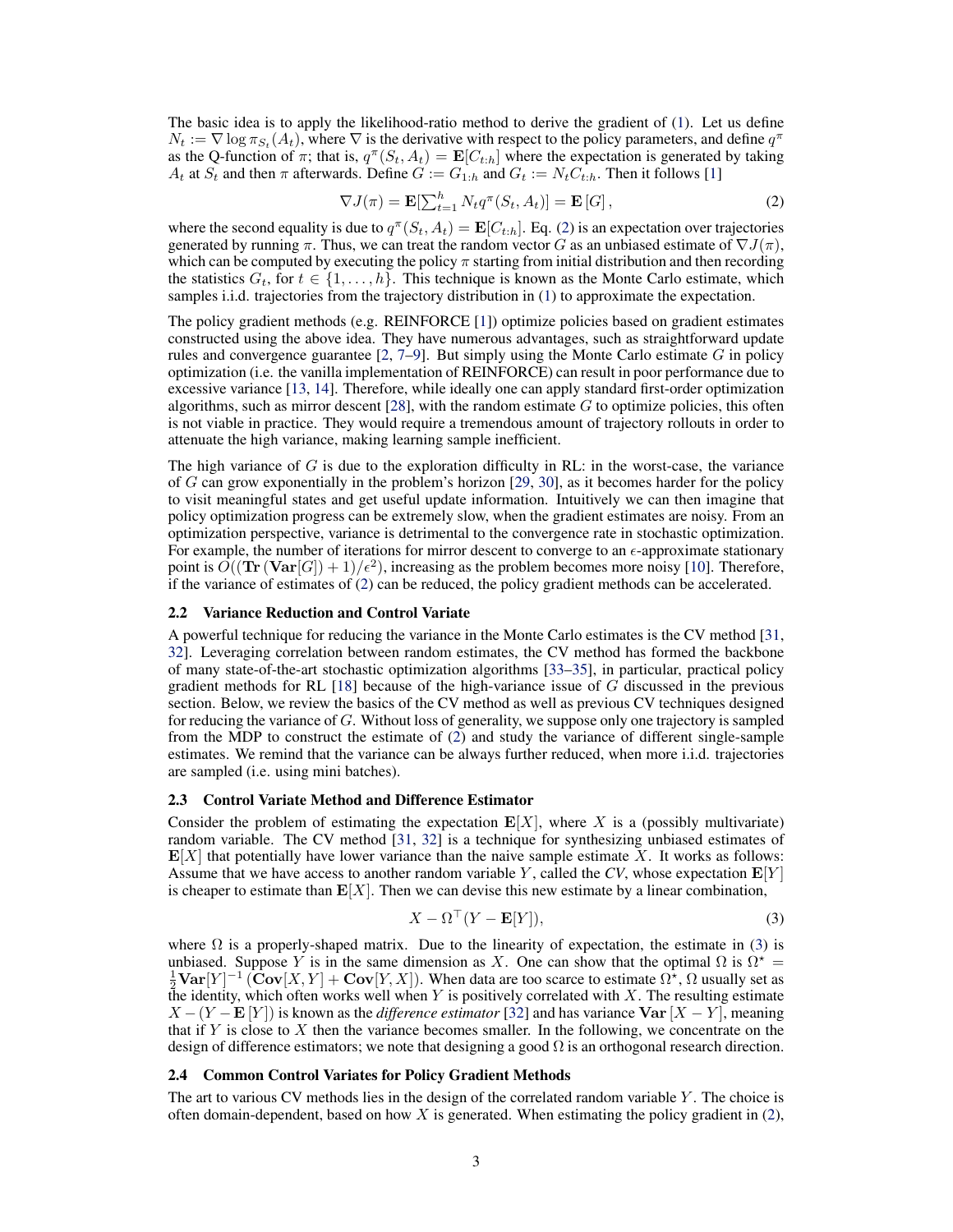<span id="page-3-0"></span>many structures (e.g. the Markov property) can be leveraged to design CVs. We discuss properties of these designs below. Following previous works (e.g.  $[18, 23]$  $[18, 23]$  $[18, 23]$ ), here we focus on the policy gradient component  $G_t$  of G given in [\(2\)](#page-2-0) for simplicity of exposition.<sup>2</sup>

The most commonly used CVs for policy gradient [\[1,](#page-8-0) [17,](#page-8-0) [18\]](#page-8-0) are state-dependent functions  $\hat{v} : S \to$ R, which leads to the difference estimator

$$
\widetilde{G}_t^{\rm S} := G_t - \left( N_t \widehat{V}_t - \mathbf{E}_{A_t | S_t} [N_t \widehat{V}_t] \right) = G_t - N_t \widehat{V}_t, \quad \text{where } \widehat{V}_t := \widehat{v}(S_t), \tag{4}
$$

and the expectation vanishes as  $\mathbf{E}_{A_t|S_t}[N_t\hat{V}_t] = \hat{V}_t \nabla \mathbf{E}_{A_t|S_t}[1] = 0.3$  Recently, *state-action CVs*  $\hat{q}$  :  $S \times \hat{A} \rightarrow \mathbb{R}$  have also been proposed [\[20–](#page-8-0)[23,](#page-9-0) [25,](#page-9-0) [36\]](#page-9-0), in an attempt to reduce more variance through CVs that better correlate with  $G_t$ . The state-action CVs yields the difference estimator

$$
\widetilde{G}_t^{\text{SA}} := G_t - \left( N_t \widehat{Q}_t - \mathbf{E}_{A_t|S_t}[N_t \widehat{Q}_t] \right), \quad \text{where } \widehat{Q}_t := \widehat{q}(S_t, A_t). \tag{5}
$$

Usually  $\hat{v}$  and  $\hat{q}$  are constructed as function approximators of the value function  $v^{\pi}$  and the Q-<br>function  $a^{\pi}$  of the current policy  $\pi$  respectively and learned by policy evaluation e.g. variants of function  $q^{\pi}$  of the current policy  $\pi$ , respectively, and learned by policy evaluation, e.g., variants of  $TD(\lambda)$  [\[37\]](#page-9-0), during policy optimization. Therefore, these methods can also be viewed as unbiased actor-critic approaches. In practice, it has been observed that these CVs indeed accelerate policy optimization, especially in simulated robot control tasks [\[20,](#page-8-0) [21,](#page-8-0) [23,](#page-9-0) [25,](#page-9-0) [36\]](#page-9-0).

# 3 Why We Need New Control Variates

Given the decades-long development of CVs for policy gradient reviewed above, one might wonder if there is a need for new CV techniques. If so, what is the additional gain we can potentially have? To answer this question, let us first analyze the variance of policy gradient component  $G_t$  and how the CVs above reduce it. By the law of total variance<sup>4</sup>,  $\text{Var}[\overline{G_t}]$  can be decomposed into *three terms* 

$$
\text{Var}_{S_t} \mathbf{E}_{|S_t} \left[ N_t C_{t:h} \right] + \mathbf{E}_{S_t} \text{Var}_{A_t|S_t} \left[ N_t \mathbf{E}_{|S_t, A_t} \left[ C_{t:h} \right] \right] + \mathbf{E}_{S_t, A_t} \text{Var}_{|S_t, A_t} \left[ N_t C_{t:h} \right], \quad (6)
$$

where the first term is due to the randomness of policy and dynamics before getting to  $S_t$ , the second term is due to policy randomness alone at step t, i.e. selecting  $A_t$ , and the third term is due to again both the policy and the dynamics randomness in the future trajectories, i.e. after  $S_t$  and  $A_t$ . We can measure the size of these three terms by their trace and define

$$
\mathbb{V}_{S_t} \coloneqq \mathbf{Tr} \left( \mathbf{Var}_{S_t} \mathbf{E}_{|S_t} \left[ N_t C_{t:h} \right] \right), \quad \mathbb{V}_{A_t|S_t} \coloneqq \mathbf{Tr} \left( \mathbf{E}_{S_t} \mathbf{Var}_{A_t|S_t} \left[ N_t \mathbf{E}_{|S_t, A_t} \left[ C_{t:h} \right] \right] \right),
$$
  

$$
\mathbb{V}_{|S_t, A_t} \coloneqq \mathbf{Tr} \left( \mathbf{E}_{S_t, A_t} \mathbf{Var}_{|S_t, A_t} \left[ N_t C_{t:h} \right] \right).
$$
 (7)

Hence,  $\text{Tr}(\textbf{Var}[G_t]) = \mathbb{V}_{S_t} + \mathbb{V}_{A_t|S_t} + \mathbb{V}_{|S_t,A_t}$ . The following theorem shows the size of each term when the policy is Gaussian, which is commonly the case for problems with continuous actions.

**Theorem 3.1.** Suppose the policy  $\pi$  is Gaussian such that  $\pi_{S_t}(A_t) = \mathcal{N}(A_t | \mu_\theta(S_t), \sigma I)$ , where  $\mu_{\theta}$  is the mean function, and  $\theta$  and  $\sigma > 0$  are learnable parameters. Assume the cost function c is bounded and the Q-function  $q^{\pi}(s, a)$  is analytic in a. Then for small enough  $\sigma$ , it holds that

$$
\mathbb{V}_{S_t} = O(h^2), \quad \mathbb{V}_{A_t|S_t} = O\left(\frac{h^2}{\sigma^4}\right), \quad \text{and} \quad \mathbb{V}_{|S_t, A_t} = O\left(\frac{h^2}{\sigma^4}\right).
$$

Here we focus on the effects due to the problem horizon h and the policy variance  $\sigma$ . Theorem 3.1 shows that, when the stochasticity in policy decreases (e.g. when it passes the initial exploration phase) the terms  $\mathbb{V}_{A_t|S_t}$  and  $\mathbb{V}_{|S_t,A_t}$  will dominate variance in policy gradients. An intuitive explanation to this effect is that, as the policy becomes more deterministic, it becomes harder to approximate the derivative through zero-order feedback (i.e. accumulated costs). In particular, one can expect that  $\mathbb{V}_{|S_t,A_t}$  is likely to be larger than  $\mathbb{V}_{A_t|S_t}$  when the variation of  $C_{t:h}$  is larger than the variation of  $q^{\pi}(S_t, A_t) = \mathbf{E}_{|S_t, A_t}[C_{t:h}]$ . After understanding the composition of  $\text{Var}[G_t]$ , let us analyze  $\text{Var}[\widetilde{G}_t^{\text{SA}}]$  to see why using Q-function estimates as CVs (in Section [2.4\)](#page-2-0) can reduce the variance.<sup>5</sup> Akin to the derivation of (6), one can show that  $\text{Var}[\tilde{G}_t^{\text{SA}}]$  can be written as

$$
\mathbf{Var}_{S_t} \mathbf{E}_{|S_t}[N_t C_{t:h}] + \mathbf{E}_{S_t} \mathbf{Var}_{A_t|S_t}[N_t(\mathbf{E}_{|S_t, A_t}[C_{t:h}] - \widehat{Q}_t)] + \mathbf{E}_{S_t, A_t} \mathbf{Var}_{|S_t, A_t}[N_t C_{t:h}].
$$
 (8)

<sup>&</sup>lt;sup>2</sup> Without any assumption of the MDP, the variance of G can be bounded by the variance of  $G_t$  (Appendix [A.3\)](#page-12-0). Tighter bounds can be derived when assumptions on the MDP is made, e.g., faster mixing rate [\[18\]](#page-8-0).

<sup>&</sup>lt;sup>3</sup> State dependent functions naturally include non-stationary constant baselines in our notation.

<sup>&</sup>lt;sup>4</sup>The law of total variance:  $\text{Var}[f(X, Y)] = \mathbf{E}_X \text{Var}_{Y|X}[f(X, Y)] + \text{Var}_X \mathbf{E}_{Y|X}[f(X, Y)]$  [\[38\]](#page-9-0).

<sup>&</sup>lt;sup>5</sup>Discussion on  $\text{Var}[\widetilde{G}_t^S]$  is omitted in that  $\widetilde{G}_t^S$  is subsumed by  $\widetilde{G}_t^{SA}$ .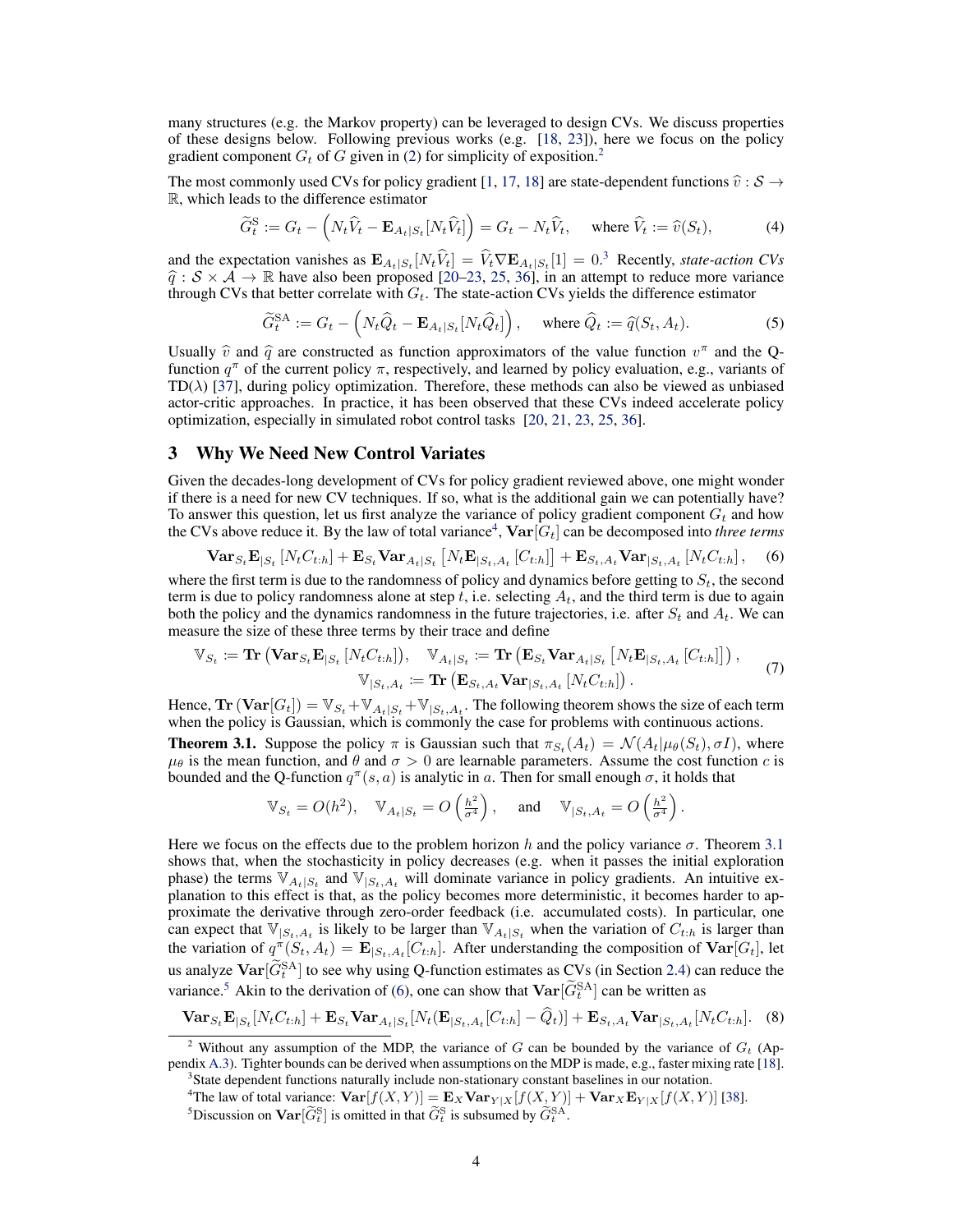<span id="page-4-0"></span>Comparing [\(6\)](#page-3-0) and [\(8\)](#page-3-0), we can see that the CVs in the literature have been focusing on reducing *the second term*  $\text{Var}_{A_t|S_t}$ . Apparently, from the decomposition [\(8\)](#page-3-0), the optimal choice of the stateaction CV  $\hat{q}$  is the Q-function of the current policy  $q^{\pi}$ , because  $q^{\pi}(S_t, A_t) := \mathbf{E}_{|S_t, A_t}[C_{t:h}]$ , which<br>explains why  $\hat{q}$  can be constructed by policy evaluation. When  $\hat{q} = q^{\pi}$  the effect of Var the explains why  $\hat{q}$  can be constructed by policy evaluation. When  $\hat{q} = q^{\pi}$ , the effect of  $Var_{A_t|S_t}$ can be completely removed. In practice,  $\hat{q}$  is never perfect (let alone the state-dependent version); nonetheless, improvement in learning speed has been consistently reported.

However, Theorem [3.1](#page-3-0) suggests that  $Var_{|S_t, A_t|}$  can be in the similar magnitude as  $Var_{A_t|S_t}$ , implying that even when we completely remove the second term  $\text{Var}_{A_t|S_t}$ , the variance of the gradient estimate can still be significant. Indeed, recently Tucker et al. [\[23\]](#page-9-0) empirically analyzed the three variance components in [\(8\)](#page-3-0) in LQG and simulated robot locomotion tasks. They found that the third term  $\text{Var}_{|S_t, A_t}$  is often close to the second term  $\text{Var}_{A_t|S_t}$ , and both of them are several orders of magnitude larger than the first term  $\text{Var}_{S_t}$ . Our Theorem [3.1](#page-3-0) supports their finding and implies that there is a potential for improvement by reducing  $Var_{|S_t, A_t}$ . We discuss exactly how to do this next.

## 4 Trajectory-wise Control Variates

We propose a new family of trajectory-wise CVs, called TrajCV, that improves upon existing state or state-action CV techniques by tackling *additionally*  $Var_{|S_t, A_t}$ , the variance due to randomness in trajectory after step  $t$  (cf. Section [3\)](#page-3-0). While this idea sounds intuitively pleasing, a technical challenge immediately arises. Recall in designing CVs, we need to know the expectation of the proposed CV function over the randomness that we wish to reduce (see  $(3)$ ). In this case, suppose we propose a CV  $\phi(S_{t..h}, A_{t..h})$ , we would need to know its conditional expectation  $\mathbf{E}_{|S_t, A_t}[\phi(S_{t..h}, A_{t..h})]$ . This need makes reducing  $Var_{|S_t, A_t}$  fundamentally different from reducing  $Var_{A_t|S_t}$ , the latter of which has been the main focus in the literature: Because the dynamics  $P$  is unknown, we do not have access to the distribution of trajectories after step t and therefore cannot compute  $\mathbf{E}_{|S_t,A_t}$ ; by contrast, reducing  $\textbf{Var}_{A_t|S_t}$  only requires knowing the policy  $\pi$ .

At first glance this seems like an impossible quest. But we will show that by a clever divide-andconquer trick, an unbiased CV can actually be devised to reduce the variance  $Var_{|S_t, A_t}$ . The main idea is to *1*) decompose  $Var_{|S_t, A_t}$  through repeatedly invoking the law of total variance and then 2) attack the terms that are *amenable* to reduction using CVs. As expected, the future variance cannot be completely removed, because of the unknown dynamics. But we should be able to reduce the randomness due to known distributions, namely, the future uses of policy  $\pi$ .

## 4.1 A Divide-and-Conquer Strategy

Before giving the details, let us first elucidate our idea using a toy problem. Consider estimating  $\mathbf{E}[f(X_{1..5})]$ , the expectation of a function f of 5 random variables. We can apply the law of total variance repeatedly, in the order indicated by the subscript, and decompose the variance into

$$
\mathbf{Var}\left[f(X_{1..5})\right] = \sum_{k=1}^{5} \mathbf{E}_{X_{1..k-1}} \mathbf{Var}_{X_k|X_{1..k-1}} \mathbf{E}_{X_{k+1..n}|X_{1..k}}[f(X_{1..5})] \tag{9}
$$

For example, suppose we wish to reduce  $\text{Var}_{X_3|X_{1..2}}$  we simply need to consider a CV in the form  $\phi(X_{1..3})$ , which does not depends on random variables with larger indices. With the difference estimator  $f(X_{1..5}) - \phi(X_{1..3}) + \mathbf{E}_{X_3|X_{1..2}}[\phi(X_{1..3})]$ , the variance  $\mathbf{Var}_{X_3|X_{1..2}}$  changes into  ${\bf E}_{X_{1..2}}{\bf Var}_{X_3|X_{1..2}}[{\bf E}_{X_{4..5}|X_{1..3}}[f(X_{1..5})] - \phi(X_{1..3})]$ . Apparently when g is optimally chosen as  $\phi^*(X_{1..3}) := \mathbf{E}_{X_{4..5}|X_{1..3}}[f(X_{1..5})]$ , this term vanishes.

Fact 1 A key of designing CVs by the recursive decomposition above is that the inclusion of the extra term, e.g.  $\phi(X_{1..3}) - \mathbf{E}_{X_3|X_{1..2}}[\phi(X_{1..3})]$ , in the difference estimator only affects a single component  $\text{Var}_{X_3|X_{1..2}}$  in the total variance, *without influencing the other terms*. This separation property hence allows for a divide-and-conquer strategy: we can design CVs for each term separately and then combine them; the reduction on each term will add up and reduce the total variance.

Fact 2 There is still one missing piece before we can adopt the above idea to design CVs for estimating policy gradients: the ordering of random variables. In the example above, we need to know  $\mathbf{E}_{X_3|X_{1..2}}\left[\phi(X_{1..3})\right]$  to compute the difference estimator. Namely, it implicitly assumes the knowledge about  $p(X_3|X_{1..2})$ , which may or may not be accessible. Suppose  $p(X_3|X_{1..2})$  is not available but  $p(X_3|X_{4.5})$  is. We can consider instead invoking the law of total variance in a different order, e.g.  $X_4 \to X_5 \to X_3 \to X_1 \to X_2$ , and utilize the information  $p(X_3|X_{4..5})$  to construct a difference estimator to reduce  $\text{Var}_{X_3|X_{4..5}}$ . Therefore, the design of CVs hinges also on the information available. Recall that we only know about the policy but not the dynamics in RL.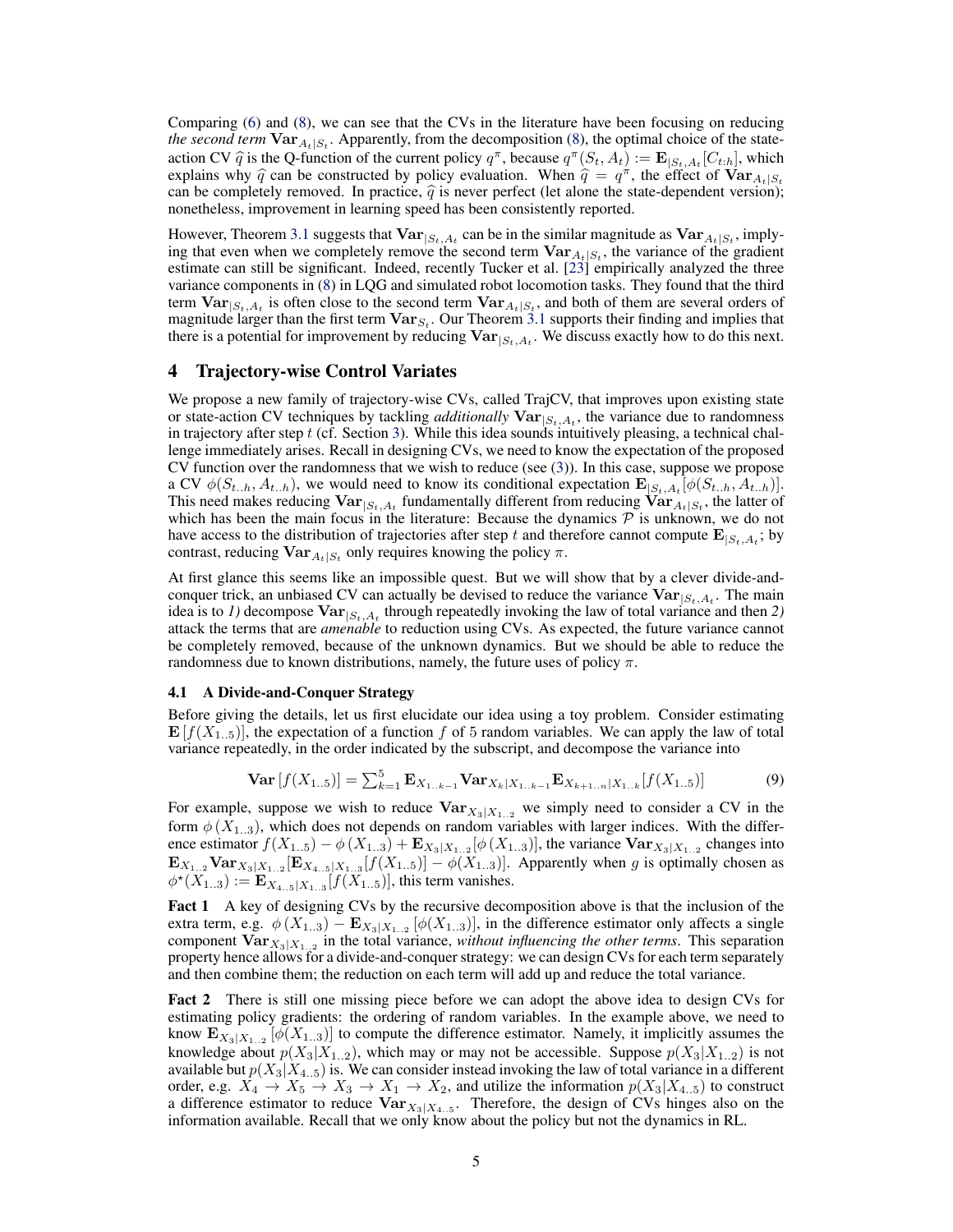|                  |  |  |  |  |  | $S_1$ $A_1$ $S_2$ $A_2$ $S_3$ $A_3$ $S_4$ $A_4$ $S_5$ $A_5$ $S_6$ $A_6$ |  |
|------------------|--|--|--|--|--|-------------------------------------------------------------------------|--|
| $G_1$            |  |  |  |  |  |                                                                         |  |
| $G_2$            |  |  |  |  |  |                                                                         |  |
| $G_3$            |  |  |  |  |  |                                                                         |  |
| $\overline{G_4}$ |  |  |  |  |  |                                                                         |  |
| $G_5$            |  |  |  |  |  |                                                                         |  |
| $G_6$            |  |  |  |  |  |                                                                         |  |
|                  |  |  |  |  |  |                                                                         |  |

Figure 1: Comparison of state-action CV and TrajCV

<span id="page-5-0"></span>Figure 2: An illustration of the effects of state-action CV [\(5\)](#page-3-0) and TrajCV (11). One row corresponds to one policy component  $G_t := N_t C_{t:h}$ , and thick borders indicate the random variables of which  $G_t$  is a function. State-action CV reduces the variance due to the random variables in red, whereas TrajCV *additionally* affect the variance stemming from the random variables in green.

#### 4.2 Design of TrajCV

After fleshing out the idea in the example above, we are now ready to present TrajCVs for policy gradient. Again we will focus on the component  $G_t$  for transparency. Recall that  $G_t$  is a function of  $S_{t-h}$  and  $A_{t-h}$ . Given the information we know about these random variables (i.e. the policy) and the Markovian structure in MDP, a natural ordering of them for applying law of total variance is

$$
S_t \to A_t \to S_{t+1} \to A_{t+1} \to \cdots \to S_h \to A_h. \tag{10}
$$

Suppose now we want to reduce  $\text{Var}_{A_k|S_{t..k},A_{t..k-1}}$  for some  $k > t$ . Based on Section [4.1,](#page-4-0) we may consider a CV in the form  $\phi_t(S_{t..k}, A_{t..k})$ , whose the optimal choice is  $\phi_t^*(S_{t..k}, A_{t..k})$  $\mathbf{E}_{|S_{t..k},A_{t..k}}\left[N_tC_{t:h}\right] = N_t\left(C_{t:k-1} + \mathbf{E}_{|S_{t..k},A_{t..k}}[C_{k:h}]\right) = N_t\left(C_{t:k-1} + q^{\pi}(S_k, A_k)\right)$ , where the last equality is due to the Markovian structure and the definition of  $q^{\pi}$ . This suggests practically we can use  $\phi_t(S_{t..k}, A_{t..k}) := N_t(C_{t:k-1} + \widehat{Q}_k)$ , where  $\widehat{Q}_k := \widehat{q}(S_k, A_k)$  and  $\widehat{q} \approx q^{\pi}$  as was in [\(5\)](#page-3-0).

In other words, we showed that finding the optimal CV for reducing variance in policy gradient can be reduced to learning a good Q-function estimate; this enables us to take advantage of existing policy evaluation algorithms. Now we combine  $\{\phi_t(S_{t..k}, A_{t..k})\}_{k=t}^h$  to build the CV for  $G_t$ . Because these terms do not interfere with each other (cf. Section [4.1\)](#page-4-0), we can simply add them together into  $\sum_{k=t}^{h} \phi_t(S_{t..k}, A_{t..k})$  as the TrajCV. Equivalently, we have devised a difference estimator:

$$
\widetilde{G}_t^{\text{Traj}} := G_t - \sum_{k=t}^h \left( \phi_t(S_{t..k}, A_{t..k}) - \mathbf{E}_{A_k|S_{t..k}, A_{t..k-1}}[\phi_t(S_{t..k}, A_{t..k})] \right)
$$
\n
$$
= G_t - \sum_{k=t}^h \left( N_t \widehat{Q}_k - \mathbf{E}_{A_k|S_k}[N_t \widehat{Q}_k] \right)
$$
\n(11)

Comparing TrajCV in  $(11)$  and state-action CV in  $(4)$ , we see that the state-action CV only contains the first term in the summation of TrajCV.<sup>7</sup> The remaining terms with  $k > t$  can be viewed as multiplying  $N_t$  with estimates of future advantage functions: i.e., we have  $N_tQ_k - \mathbf{E}_{A_k|S_k}[N_tQ_k] =$  $N_t(\widehat{Q}_k - \mathbf{E}_{A_k|S_k}[\widehat{Q}_k])$ . Appealing to law of total variance,  $\mathbf{Var}[\widetilde{G}_t^{\text{Traj}}]$  can be decomposed into

$$
\underbrace{\mathbf{Var}_{S_t} \mathbf{E}_{|S_t} \left[ N_t C_{t:h} \right]}_{\text{due to } S_t} + \underbrace{\mathbf{E}_{S_t} \mathbf{Var}_{A_t |S_t} \left[ N_t (\mathbf{E}_{|S_t, A_t} \left[ C_{t:h} \right] - \widehat{Q}_t) \right]}_{\text{due to } A_t} +
$$
\n(12)

$$
\underbrace{\sum_{k=t}^{h} \mathbf{E}_{S_k,A_k} \mathbf{Var}_{S_{k+1}|S_k,A_k} \left[N_t\mathbf{E}_{|S_{k+1}}[C_{k:h}]\right]}_{\text{due to dynamics randomness after step } t} + \underbrace{\sum_{k=t}^{h} \mathbf{E}_{S_{k+1}} \mathbf{Var}_{A_{k+1}|S_{k+1}}[N_t(\mathbf{E}_{|S_{k+1},A_{k+1}}[C_{k:h}] - \widehat{Q}_{k+1})]}_{\text{due to policy randomness after step } t}
$$

where we further decompose the effect of  $Var_{|S_t, A_t}$  in the second line into the randomness in dynamics and actions, respectively. Therefore, suppose the underlying dynamics is deterministic (i.e.  $\text{Var}_{S_{k+1}|S_k, A_k}$  vanishes), and  $\hat{q} = q^{\pi}$ , then using TrajCV (11) would *completely* remove<br>Var the and  $\text{Var}_{S_{k+1}}$  the latter of which previous CVs (4) and (5) cannot affect. In Fig. 1  $\text{Var}_{A_t|S_t}$  and  $\text{Var}_{|S_t, A_t}$ , the latter of which previous CVs [\(4\)](#page-3-0) and [\(5\)](#page-3-0) cannot affect. In Fig. 1, we visualize effects of TrajCV and state-action CV on each policy gradient component  $G_t$ . Stateaction CV only influences the diagonal terms, while TrajCV is able to affect the full upper-triangle

<sup>&</sup>lt;sup>6</sup>When k = t, the CV is the same as state-action CV in [\(5\)](#page-3-0), i.e. we define  $\phi_t(S_t, A_t) = N_t \hat{Q}_t$ .

<sup>&</sup>lt;sup>7</sup> For brevity, we use CV to mean the difference estimator of that CV when there is no confusion.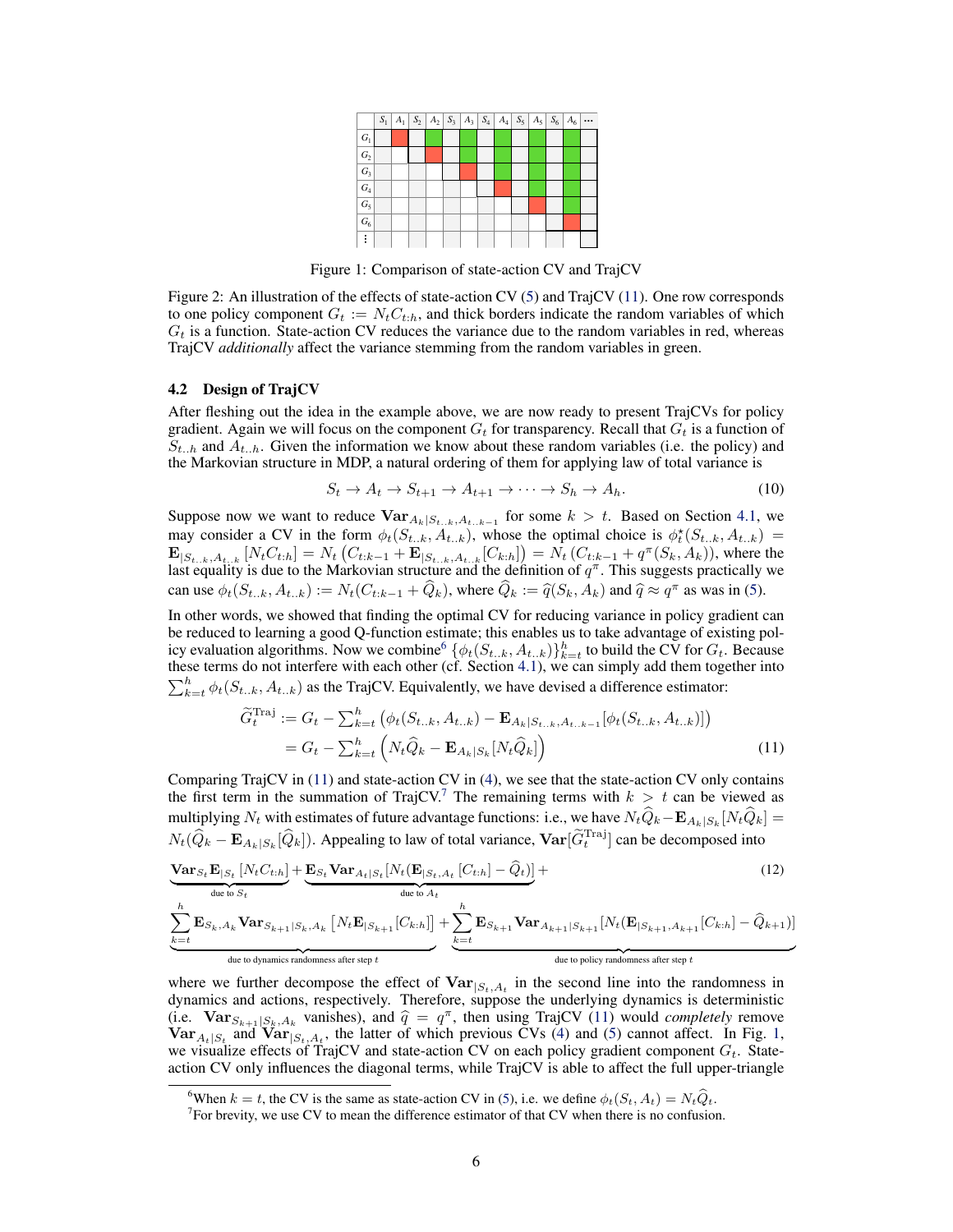<span id="page-6-0"></span>parts. Note that in implementation of TrajCV for  $G_{1:h}$ , we only need to compute quantities  $\hat{Q}_t$ ,  $\mathbf{E}_{A_t|S_t}[Q_t]$  and  $\mathbf{E}_{A_t|S_t}[N_tQ_t]$  along a trajectory (done in  $O(h)$  linear time) and they can be used to compute  $\{ \widetilde{G}_t^{\text{Traj}} \}_{t=1}^h$  in [\(11\)](#page-5-0). In addition, we remark that when  $\widehat{q}(s, a) = \widehat{v}(s)$ , TrajCV reduces to the state-dependent CVs. We provide an example implementation of TrajCV in Appendix [B.](#page-12-0)

## 4.3 The Natural Ordering in [\(10\)](#page-5-0) is Optimal

Recall in Section [4.1](#page-4-0) we mentioned that the admissible ordering of random variables used in invoking the law of total variance depends on the information available. Here we show that the chosen ordering [\(10\)](#page-5-0) is indeed the best ordering to adopt, as we only know the policy, not the dynamics.

We compare [\(10\)](#page-5-0) against other potential orderings constructed by reparameterizing the policy such that its randomness in action becomes independent of the input state. We suppose the policy  $\pi \in \Pi$ can be reparameterized by a function  $\omega : \mathcal{S} \times \mathcal{R} \to \mathcal{A}$  and a distribution  $p_R$ , so that for all  $s \in \mathcal{S}$ ,  $\omega(s, R)$  and  $\pi_s$  are equal. This is not a restricted assumption, which applies to, e.g., policies based on Gaussian [\[1,](#page-8-0) [5,](#page-8-0) [39\]](#page-9-0) and Boltzmann [\[40,](#page-9-0) [2\]](#page-8-0) distributions.

Reparameterization makes designing a larger family of TrajCVs possible. Because the component  $G_t$  becomes a function of  $R_{t..h}$  and  $S_{t..h}$ , the ordering the random variables in applying the law of total variance now can have many possibilities. In one extreme case, the randomness of actions can be ordered before states (except  $S_t$ ) as

$$
S_t \to R_t \to \cdots \to R_h \to S_{t+1} \to \cdots \to S_h,\tag{13}
$$

leading to a CV that's a function of  $R_{t..h}$  bearing the optimal choice  $\mathbf{E}_{S_{t+1..h}|R_{t..h},S_t}\left[N_tC_{t:h}\right]$ . Note that  $\mathbf{E}_{S_{t+1...h}|R_{t...h},S_t}[N_tC_{t:h}]$  is a function that inputs the observable action randomness  $R_{t...h}$ , not the randomness of the unknown dynamics. Therefore, it can be approximated, e.g., if we have a biased simulator of the dynamics.<sup>8</sup> One might ask, given all possible orderings of random variables, which ordering we should pick to design the CV. Interestingly, to this question, the most natural one and the optimal one coincide. The proof is deferred to Appendix [A.](#page-10-0)

**Theorem 4.1.** Suppose that policy specified by  $\omega$  and  $p_R$  is known, but the dynamics  $\mathcal{P}$  is unknown. Assume the optimal CV of a given ordering of random variables  $S_{t-h}$  and  $R_{t-h}$  can be obtained. Then the optimal ordering that minimizes the residue variance is the natural ordering in [\(10\)](#page-5-0) .

Theorem 4.1 tells us that if the optimal CVs are attainable (i.e. we can compute the Q-function exactly), then the natural ordering is optimal. However, we also remark that using this exact Qfunction in the actor-critic rule can actually compute a gradient estimate that does not depend on any future randomness, which is better than using any of the CV techniques above as they yield noisy gradient estimates that always depend on unobservable randomness due to the stochastic dynamics. However, in practice, we can get neither the exact Q-function, nor the optimal CV of the other orderings. Consequently, further trade-off between bias and variance should be considered, which can have large effects in practice. For example, when using a biased Q-function estimate, it may be good to start with the the biased actor-critic gradient and then gradually switching to the unbiased TrajCV gradient as the step size decays. But considering the imperfection of the Q-function estimate, we may also want to use other ordering instead of the natural one used in TrajCV. If the dynamics is relatively accurate and the computing resources for simulation are abundant, then although the residue is higher, the ordering (13) could actually be superior. The purpose of this paper is to provide new insights into these different choices, but we leave further discussion on the bias-variance tradeoff as an interesting practical question to pursue in future work. In the experiment section later, we will focus on the natural ordering  $(10)$ .

## 5 Experimental Results and Discussion

Although the focus of this paper is the theoretical insights, we illustrate our results with simulation of learning neural network policies to solve the CartPole balancing task in OpenAI Gym [\[41\]](#page-9-0) powered by DART physics engine [\[42\]](#page-9-0). The policies are optimized using natural gradient descent [\[3\]](#page-8-0). Below we report in rewards, negative of costs, which is the natural performance measure provided in OpenAI Gym. The details of setup and implementation are provided in Appendix [C.](#page-13-0)

<sup>&</sup>lt;sup>8</sup>We sample all the action randomness  $R_{t..h}$  first, execute the policy  $\pi$  in simulation with fixed randomness  $R_{t..h}$ , and then collect the statistics  $N_tC_{t:h}$ .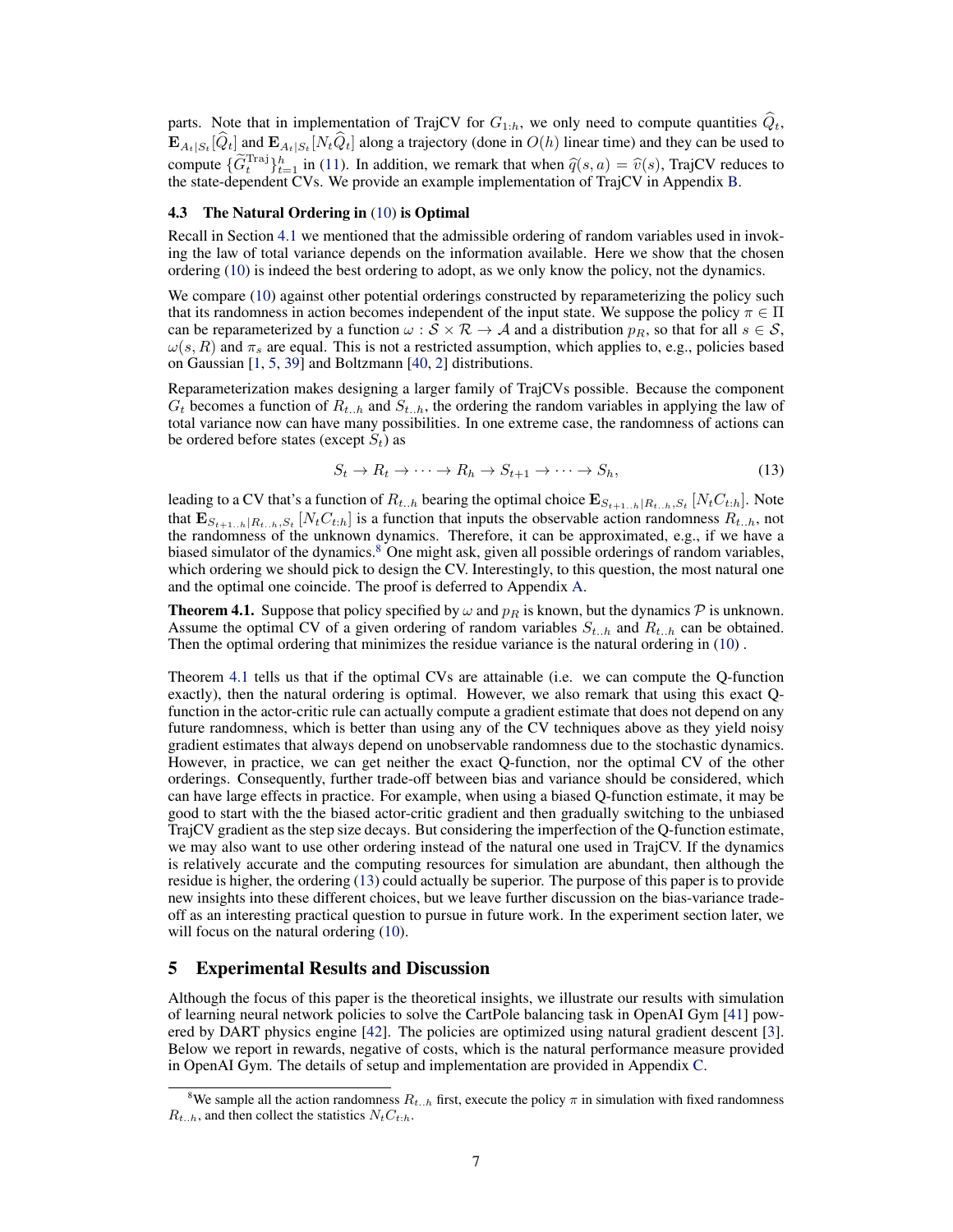<span id="page-7-0"></span>

Figure 3: Components of  $\text{Tr} (\text{Var}[G_t])$ , for  $t = 100$ , evaluated at policies generated under the "upper bound" setting.  $\sigma$  denotes the initial value of policy variance (defined in Theorem [3.1\)](#page-3-0). The  $x$ -axis denotes the iteration number, and the y-axis is in log scale. The two vertical dashed lines mark the boundaries of iterations where the expected accumulated rewards is between 50 and 900.



(MC) in the legend indicates that  $\mathbf{E}_{A_t|S_t}$  in state-action CV and TrajCV is approximated by 1000 problems with horizon  $h = 1000, 2000, 4000$ , where 5 trajectories are collected in each iteration. Figure 4: Results of naive Monte Carlo estimate, state CV, state-action CV, and TrajCV on CartPole samples. "Upper bound" emulates the results of noiseless estimates with  $100,000$  samples per iteration.<sup>9</sup> The x- and y-axes are iteration number and accumulated rewards, respectively. The median of 8 random seeds is plotted, and the shaded area accounts for 25% percentile.

First, in Fig. 3, we corroborate the theoretical findings in Theorem [3.1](#page-3-0) by empirically evaluating the components of  $\text{Tr} (\text{Var}[G_t])$  during learning at  $t = 100$ . We observe that the learning process on CartPole can be partitioned into *three stages* (as delineated by the dashed vertical lines in Fig. 3): 1) the initial exploration, where the policy performs very poorly and improves slowly, 2) the rapid improvement, where the policy performance increases steeply, and 3) the near convergence, where the policy reaches and stays at the peak performance. In the rapid improvement stage, due to the variance in the accumulated reward,  $\mathbb{V}_{|S_t,A_t}$  is large, close to  $\mathbb{V}_{A_t|S_t}$  and about 10 times of  $\mathbb{V}_{S_t}$  as predicted by Theorem [3.1.](#page-3-0) Later on, when the policy is about to converge,  $\mathbb{V}_{|S_t,A_t|}$  drops because the performance becomes more consistent among trajectories especially for the case with small  $\sigma$ .

Next, in Fig. 4, we compare naive Monte Carlo estimate [\(2\)](#page-2-0), state-dependent CV [\(4\)](#page-3-0), state-action CV [\(5\)](#page-3-0), and TrajCV [\(11\)](#page-5-0). We realized all algorithms with the same implementation of an on-policy value function approximator to facilitate a fair comparison; for the state-action CV and TrajCV, we used a Q-function estimate based on a biased physics simulator and the mentioned value function approximator. Overall, when more information is used to design the CVs (from state only, stateaction, and then trajectory-wise) the convergence speed improves. In particular, as the problem horizon becomes longer, the gap becomes larger: the reward feedback becomes sparser, so the variance due to long-term trajectory starts to dominate, as shown in Fig. 4c. In Appendix [C,](#page-13-0) we provide further results of CVs based on other choices of Q-function approximators.

These preliminary experimental results support the theoretical insights provided in Section [3](#page-3-0) and Section [4,](#page-4-0) suggesting the importance of considering long-term effects in designing CVs, especially for problems with a long horizon. The fix turns out to be quite simple: just padding additional terms (cf. [\(11\)](#page-5-0)) onto the existing CVs, which can be done using Q-function approximators available in existing CVs without new information. Interestingly we prove this simple idea is optimal. Important future work includes considering the different bias and variance trade-off discussed in Section [4.3.](#page-6-0)

 $9$ For the usual learners, the number of samples collected per iteration is often less than  $5h$ , and much less at the start of learning, because of early termination when the agent fails.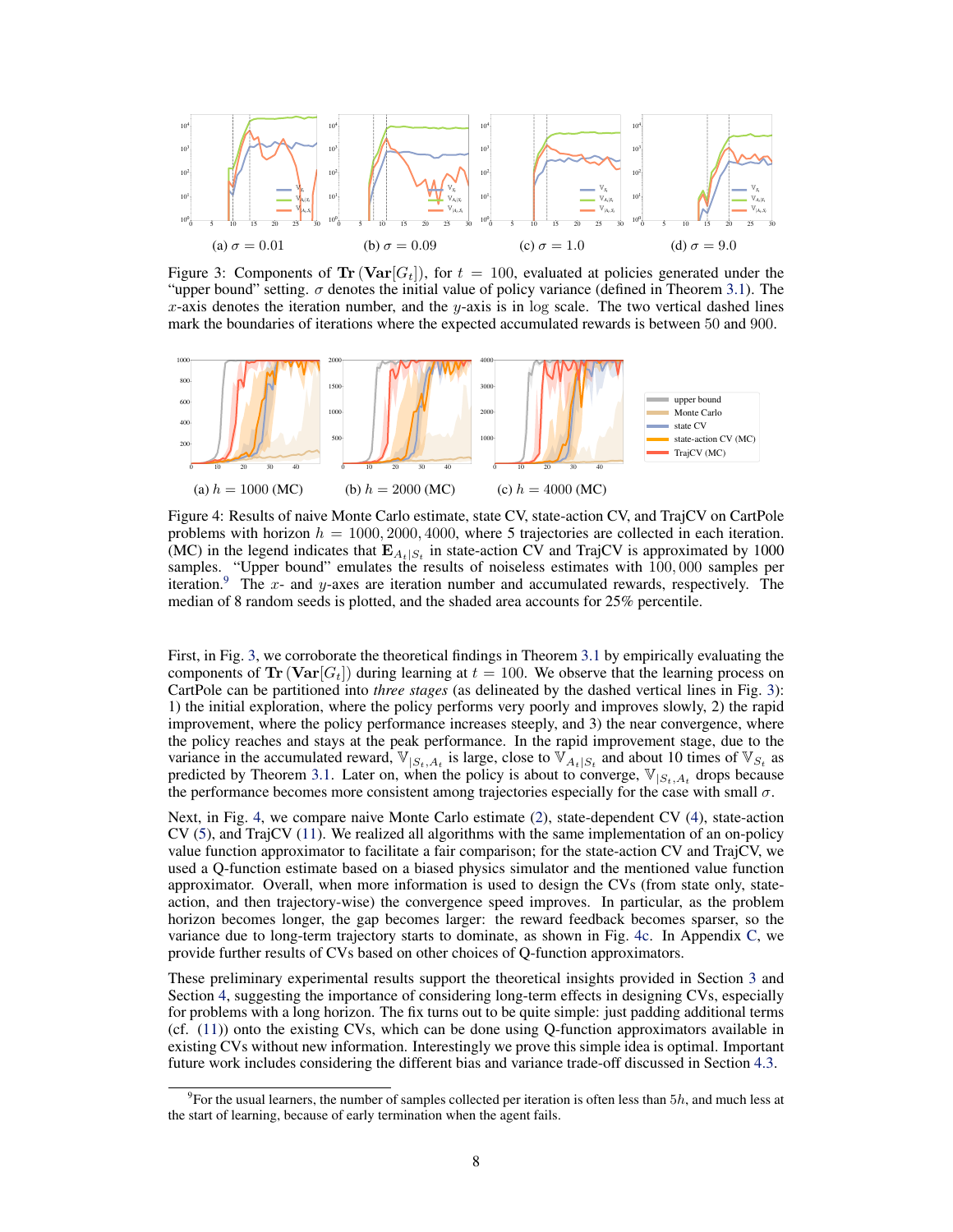#### <span id="page-8-0"></span>Acknowledgments

This work was partially supported by NSF CAREER award 1750483.

#### References

- [1] R. J. Williams. Simple statistical gradient-following algorithms for connectionist reinforcement learning. *Machine learning*, 8(3-4):229–256, 1992.
- [2] R. S. Sutton, D. A. McAllester, S. P. Singh, and Y. Mansour. Policy gradient methods for reinforcement learning with function approximation. In *Advances in Neural Information Processing Systems*, pages 1057–1063, 2000.
- [3] S. M. Kakade. A natural policy gradient. In *Advances in Neural Information Processing Systems*, pages 1531–1538, 2002.
- [4] J. Peters and S. Schaal. Natural actor-critic. *Neurocomputing*, 71(7-9):1180–1190, 2008.
- [5] J. Schulman, S. Levine, P. Abbeel, M. Jordan, and P. Moritz. Trust region policy optimization. In *International Conference on Machine Learning*, pages 1889–1897, 2015.
- [6] C.-A. Cheng, X. Yan, N. Ratliff, and B. Boots. Predictor-corrector policy optimization. In *International Conference on Machine Learning*, 2019.
- [7] V. R. Konda and J. N. Tsitsiklis. Actor-critic algorithms. In *Advances in Neural Information Processing Systems*, pages 1008–1014, 2000.
- [8] C.-A. Cheng, X. Yan, N. Wagener, and B. Boots. Fast policy learning through imitation and reinforcement. In *Conference on Uncertainty in Artificial Intelligence*, 2018.
- [9] L. Yang and Y. Zhang. Policy optimization with stochastic mirror descent. *arXiv preprint arXiv:1906.10462*, 2019.
- [10] S. Ghadimi, G. Lan, and H. Zhang. Mini-batch stochastic approximation methods for nonconvex stochastic composite optimization. *Mathematical Programming*, 155(1-2):267–305, 2016.
- [11] H. Kimura, S. Kobayashi, et al. An analysis of actor-critic algorithms using eligibility traces: reinforcement learning with imperfect value functions. *Journal of Japanese Society for Artificial Intelligence*, 15 (2):267–275, 2000.
- [12] P. Thomas. Bias in natural actor-critic algorithms. In *International Conference on Machine Learning*, pages 441–448, 2014.
- [13] D. Silver, G. Lever, N. Heess, T. Degris, D. Wierstra, and M. Riedmiller. Deterministic policy gradient algorithms. In *International Conference on Machine Learning*, 2014.
- [14] J. Schulman, P. Moritz, S. Levine, M. Jordan, and P. Abbeel. High-dimensional continuous control using generalized advantage estimation. In *International Conference on Learning Representations*, 2016.
- [15] W. Sun, J. A. Bagnell, and B. Boots. Truncated horizon policy search: Combining reinforcement learning & imitation learning. In *International Conference on Learning Representations*, 2018.
- [16] Y. Efroni, G. Dalal, B. Scherrer, and S. Mannor. Beyond the one step greedy approach in reinforcement learning. In *International Conference on Machine Learning*, 2019.
- [17] A. Y. Ng, D. Harada, and S. Russell. Policy invariance under reward transformations: Theory and application to reward shaping. In *International Conference on Machine Learning*, volume 99, pages 278–287, 1999.
- [18] E. Greensmith, P. L. Bartlett, and J. Baxter. Variance reduction techniques for gradient estimates in reinforcement learning. *Journal of Machine Learning Research*, 5(Nov):1471–1530, 2004.
- [19] T. Jie and P. Abbeel. On a connection between importance sampling and the likelihood ratio policy gradient. In *Advances in Neural Information Processing Systems*, pages 1000–1008, 2010.
- [20] S. Gu, T. Lillicrap, Z. Ghahramani, R. E. Turner, and S. Levine. Q-prop: Sample-efficient policy gradient with an off-policy critic. In *International Conference on Learning Representations*, 2017.
- [21] H. Liu, Y. Feng, Y. Mao, D. Zhou, J. Peng, and Q. Liu. Action-depedent control variates for policy optimization via stein's identity. In *International Conference on Learning Representations*, 2018.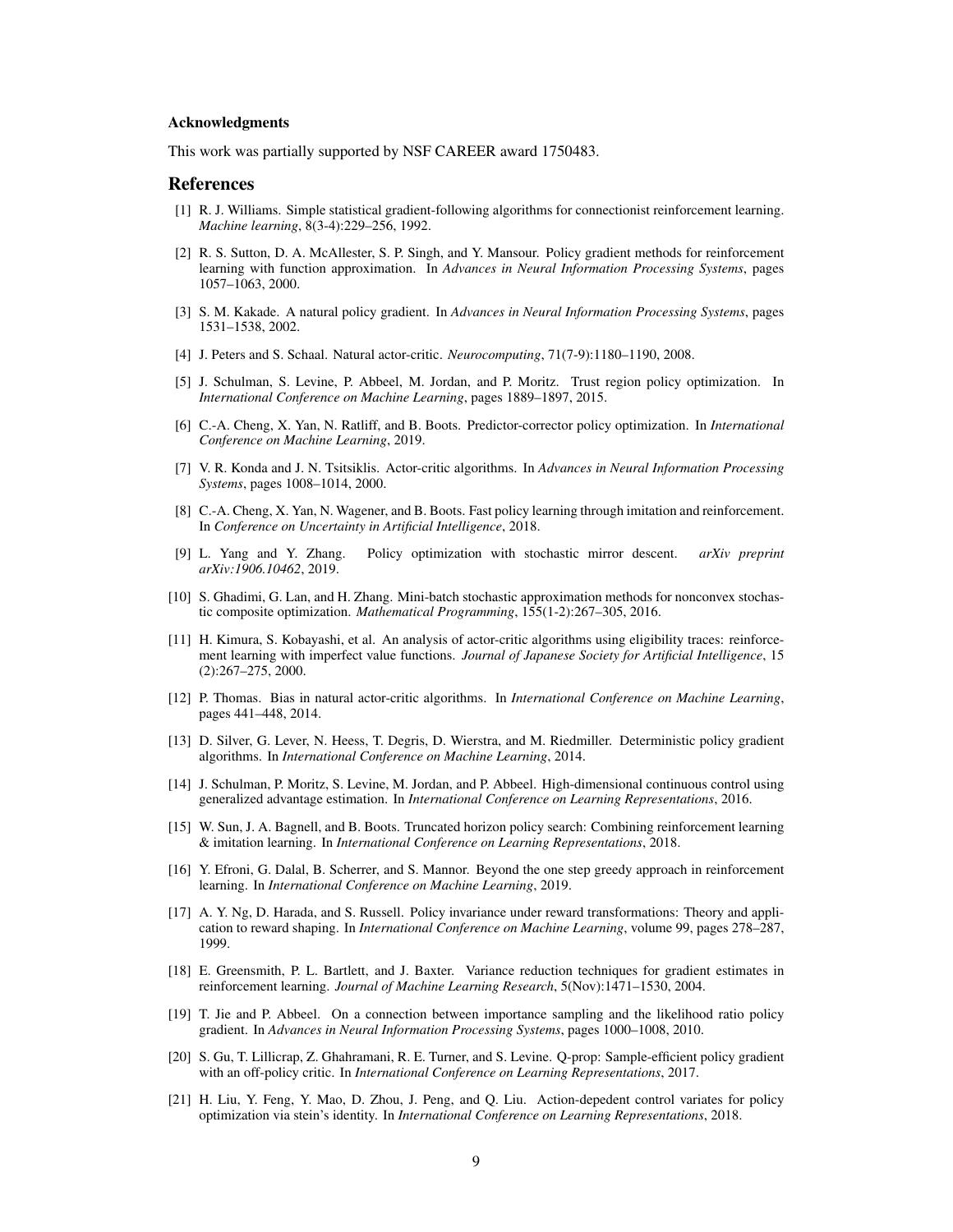- <span id="page-9-0"></span>[22] W. Grathwohl, D. Choi, Y. Wu, G. Roeder, and D. Duvenaud. Backpropagation through the void: Optimizing control variates for black-box gradient estimation. In *International Conference on Learning Representations*, 2018.
- [23] G. Tucker, S. Bhupatiraju, S. Gu, R. E. Turner, Z. Ghahramani, and S. Levine. The mirage of actiondependent baselines in reinforcement learning. *arXiv preprint arXiv:1802.10031*, 2018.
- [24] S. Pankov. Reward-estimation variance elimination in sequential decision processes. *arXiv preprint arXiv:1811.06225*, 2018.
- [25] C. Wu, A. Rajeswaran, Y. Duan, V. Kumar, A. M. Bayen, S. Kakade, I. Mordatch, and P. Abbeel. Variance reduction for policy gradient with action-dependent factorized baselines. In *International Conference on Learning Representation*, 2018.
- [26] R. Bellman. A Markovian decision process. *Journal of Mathematics and Mechanics*, pages 679–684, 1957.
- [27] D. P. Bertsekas, D. P. Bertsekas, D. P. Bertsekas, and D. P. Bertsekas. *Dynamic programming and optimal control*, volume 1. Athena scientific Belmont, MA, 1995.
- [28] A. Beck and M. Teboulle. Mirror descent and nonlinear projected subgradient methods for convex optimization. *Operations Research Letters*, 31(3):167–175, 2003.
- [29] S. M. Kakade et al. *On the sample complexity of reinforcement learning*. PhD thesis, University of London London, England, 2003.
- [30] A. Vemula, W. Sun, and J. A. Bagnell. Contrasting exploration in parameter and action space: A zerothorder optimization perspective. In *International Conference on Artificial Intelligence and Statistics*, 2019.
- [31] S. M. Ross. *A course in simulation*. Prentice Hall PTR, 1990.
- [32] A. B. Owen. *Monte Carlo theory, methods and examples*. 2013.
- [33] M. Schmidt, N. Le Roux, and F. Bach. Minimizing finite sums with the stochastic average gradient. *Mathematical Programming*, 162(1-2):83–112, 2017.
- [34] R. Johnson and T. Zhang. Accelerating stochastic gradient descent using predictive variance reduction. In *Advances in Neural Information Processing Systems*, pages 315–323, 2013.
- [35] A. Defazio, F. Bach, and S. Lacoste-Julien. Saga: A fast incremental gradient method with support for non-strongly convex composite objectives. In *Advances in Neural Information Processing Systems*, pages 1646–1654, 2014.
- [36] K. Ciosek and S. Whiteson. Expected policy gradients for reinforcement learning. *arXiv preprint arXiv:1801.03326*, 2018.
- [37] S. P. Singh and R. S. Sutton. Reinforcement learning with replacing eligibility traces. *Machine learning*, 22(1-3):123–158, 1996.
- [38] K. L. Chung. *A course in probability theory*. Academic press, 2001.
- [39] J. Baxter and P. L. Bartlett. Infinite-horizon policy-gradient estimation. *Journal of Artificial Intelligence Research*, 15:319–350, 2001.
- [40] L. Landau and E. Lifshitz. Statistical physics (course of theoretical physics vol 5). 1958.
- [41] G. Brockman, V. Cheung, L. Pettersson, J. Schneider, J. Schulman, J. Tang, and W. Zaremba. OpenAI Gym. *arXiv preprint arXiv:1606.01540*, 2016.
- [42] J. Lee, M. X. Grey, S. Ha, T. Kunz, S. Jain, Y. Ye, S. S. Srinivasa, M. Stilman, and C. K. Liu. DART: Dynamic animation and robotics toolkit. *The Journal of Open Source Software*, 3(22):500, feb 2018.
- [43] C. M. Bishop. *Pattern recognition and machine learning*. springer, 2006.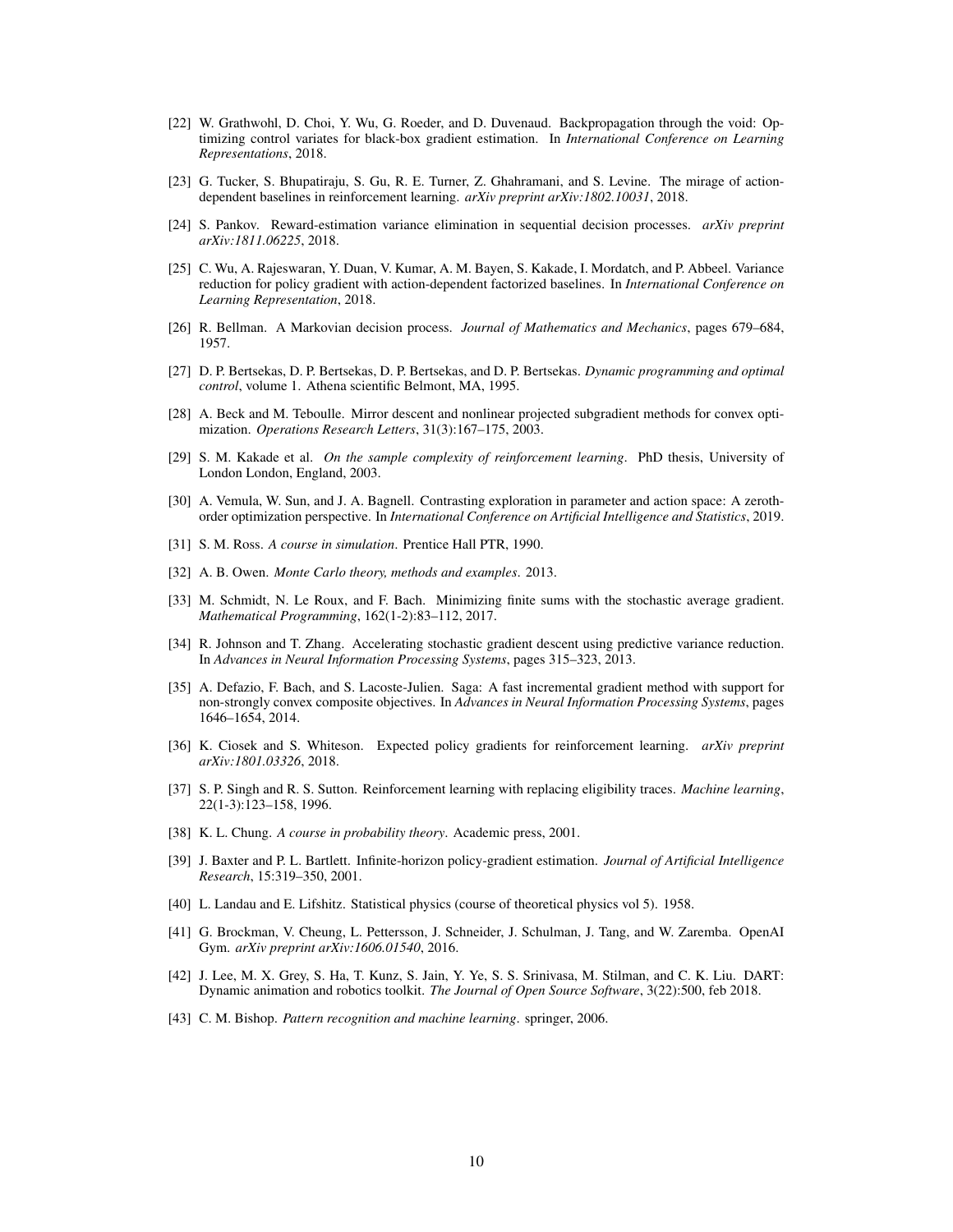# <span id="page-10-0"></span>Appendix

# A Missing Proofs

### A.1 Proof for Theorem [4.1](#page-6-0)

To understand how the ordering matters, we consider a toy example of estimating  $\mathbf{E}_{X,Y}[f(X, Y)]$ of some function  $f$  of two random variables  $X$  and  $Y$ . We prove a basic lemma.

**Lemma A.1.** If  $X$  and  $Y$  are independent, then

$$
\mathbf{Var}_X \mathbf{E}_Y \left[ f(X, Y) \right] \le \mathbf{E}_Y \mathbf{Var}_X \left[ f(X, Y) \right] \tag{14}
$$

*Proof.* This can be proved by Jensen's inequality.

$$
\mathbf{Var}_X \mathbf{E}_Y [f] = \mathbf{E}_X (\mathbf{E}_Y [f - \mathbf{E}_X [f]])^2 \le \mathbf{E}_X \mathbf{E}_Y [(f - \mathbf{E}_{X,Y} [f])^2] = \mathbf{E}_Y \mathbf{Var}_X [f(X, Y)]
$$

Suppose we want to reduce the variance of estimating  $\mathbf{E}_{X,Y}[f(X,Y)]$  with some CV  $\phi(X,Y)$  but only knowing the distribution  $P(X)$ , not  $P(Y)$ . Lemma A.1 tells us that in decomposing the total variance of  $f(X, Y)$  to design this CV (cf. Section [2.3\)](#page-2-0) we should take the decomposition

$$
\text{Var}_{Y} \mathbf{E}_{X} \left[ f(X, Y) \right] + \mathbf{E}_{Y} \text{Var}_{X} \left[ f(X, Y) \right] \tag{15}
$$

instead of the decomposition

$$
\mathbf{Var}_X \mathbf{E}_Y \left[ f(X, Y) \right] + \mathbf{E}_X \mathbf{Var}_Y \left[ f(X, Y) \right] \tag{16}
$$

In other words, we should take the ordering  $Y \to X$ , instead of  $X \to Y$ , when invoking the law of total variance. The reason is that after choosing the optimal CV for each case to reduce the variance due to X (the information that we have access to), we are left with  $\text{Var}_Y \mathbf{E}_X [f(X, Y)]$  and  $\mathbf{E}_X \mathbf{Var}_Y [f(X, Y)]$ , respectively, for  $Y \to X$  and  $X \to Y$ . By Lemma A.1, we see the  $Y \to X$ has a smaller residue in variance. In other words, when we only have partial information about the distribution, we should arrange the random variables whose distribution we know to the latter stage of the ordering, so that the CV we design can leverage the sampled observations to compensate for the lack of prior.

We use this idea to prove the natural ordering  $(10)$  in optimal. In analogy of X and Y, we have the action randomness whose distribution is known (i.e. the policy) and the dynamics randomness, whose distribution is unknown.

The potential orderings we consider come from first reparameterizing the policy and then ordering the independent random variables  $R_t$  (cf. Section [4.3\)](#page-6-0). The Bayes networks of the MDP with and without policy reparameterization are depicted in Fig. [5,](#page-11-0) based on which we draw conditional independent relations later in the proof. We note that the CV is determined by the ordering, not due to reparameterization. For the natural ordering,

$$
S_t \to A_t \to S_{t+1} \to A_{t+1} \to \cdots \to S_h \to A_h,\tag{10}
$$

it gives the same control variate of the ordering below based on reparameterization

$$
S_t \to R_t \to S_{t+1} \to R_{t+1} \to \cdots \to S_h \to R_h. \tag{17}
$$

Suppose that given an ordering, we can compute its optimal CV. We define the variance left after applying that optimal CV associated with the ordering, the *residue* of that ordering. We will show that the residue is minimized at the natural ordering.

The proof consists of two steps.

1. We show that when dynamics is the MDP is unknown, an ordering is *feasible* to implement, if and only if,  $R_k$  appears before  $S_{k+1..h}$  for all  $t \leq k < h$ . That is, a feasible ordering must be causal at least in actions: the action randomness that causes a state must be arranged before that state in the ordering. We prove this by contradiction. Assume otherwise  $S_u$  is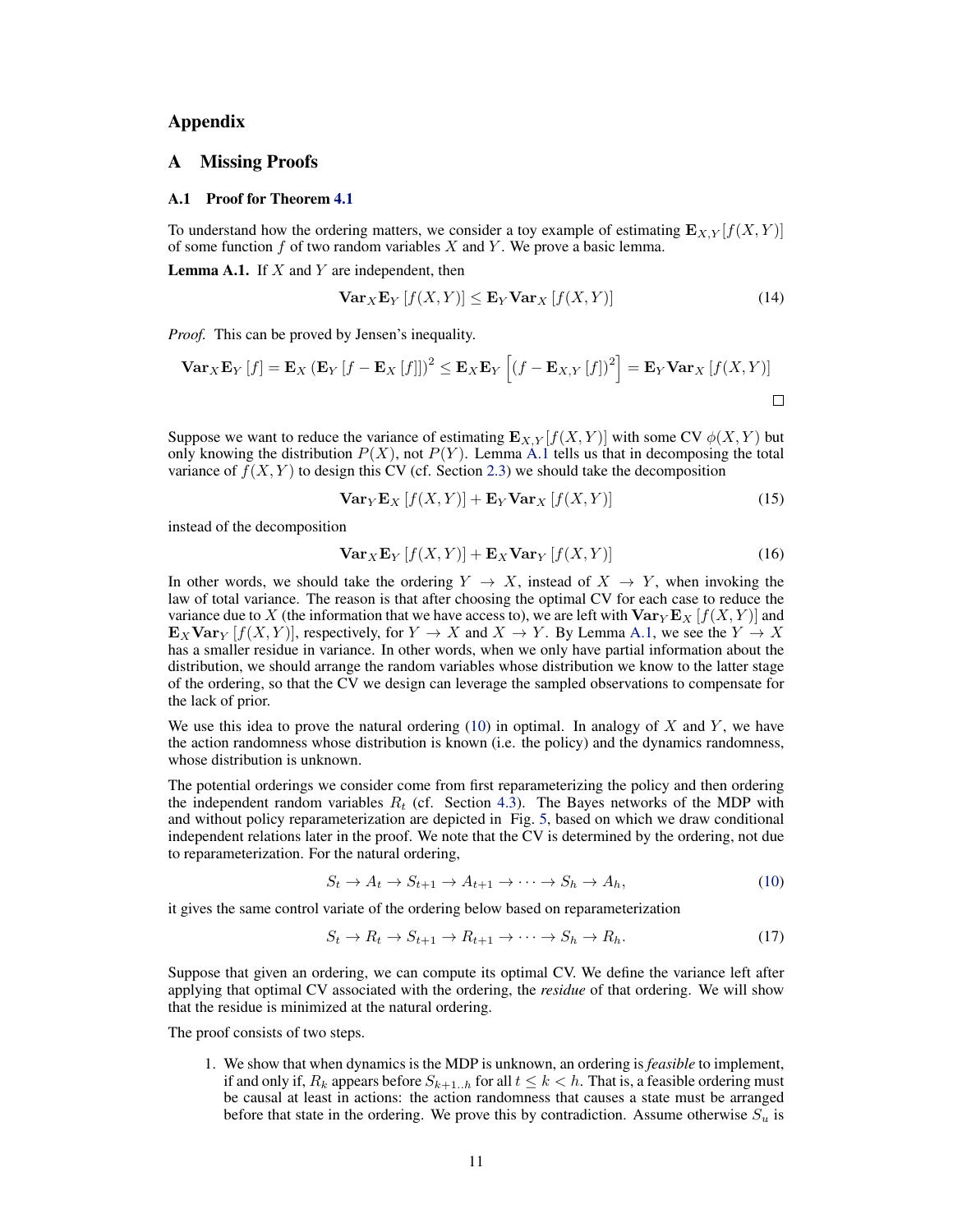<span id="page-11-0"></span>

Figure 5: Bayes networks for the random variables in  $G_t$  [\(2\)](#page-2-0), before and after reparameterization. After policy is reparameterized, action  $A_k$  is decided by state  $S_k$  and action randomness  $R_k$ .

the *first* state before  $R_k$  satisfying  $u > k$ . We see that  $R_k$  and  $S_u$  are dependent, if none of the variables in  $S_{k+1..u}$  is given. This observation can been inferred from the Bayes network that connect these random variables (Fig. 5b), i.e. the path from  $R_t$  to  $S_u$  is not blocked unless any of  $S_{k+1..u}$  is observed [\[43\]](#page-9-0). Therefore, if we have an ordering that is violates the causality property defined above, the expectation over  $R_k$  required to define the difference estimator becomes intractable to compute, because the dynamics is *unknown*. This creates a contradiction.

- 2. We show that any feasible ordering can be transformed into the natural ordering in [\(10\)](#page-5-0) using operations that do not increase the variance residue. We consider the following two operations
	- (a) Suppose, in an ordering, there is  $S_v \to S_u$ ,  $v > u$ , then we can exchange them without affecting variance residue.
	- (b) Suppose, in a feasible ordering, there is  $S_v \to R_k \to S_u$  with  $v > u$  and  $k \neq u, v$ . Because this is a feasible ordering, we have  $k + 1 \le u < v$ . This means that we can also move  $R_k$  after  $S_u$ . This change would not increase variance residue, because of the discussion after Lemma [A.1.](#page-10-0) Then we change exchange the order of  $S_v$  and  $S_u$ too using the first operation.

By using these two operations repeatedly, we can make all the states ordered by their subscripts, without increasing the residue. Finally, we can move  $R_k$  to just right after  $S_k$ without increasing residue using Lemma [A.1](#page-10-0) again. Thus, we arrive at the natural ordering in [\(17\)](#page-10-0), which is the same as [\(10\)](#page-5-0). In other words, the natural ordering is the optimal one among all feasible CVs that we can implement, which concludes the proof.

### A.2 Proof of Theorem [3.1](#page-3-0)

Let  $d_A$  denote the dimension of A. Suppose  $d_A$  is finite. To bound these variance terms, we derive some intermediate bounds. First, by the Gaussian assumption,

$$
\pi_{S_t}(A_t) = (2\pi\sigma)^{-\frac{d_A}{2}} \exp\left(\frac{-1}{2\sigma} ||A_t - \mu_\theta(S_t)||^2\right)
$$

we see that

$$
N_t := \nabla \ln \pi(A_t|S_t) = \begin{bmatrix} \nabla_\theta \ln \pi(A_t|S_t) \\ \nabla_\sigma \ln \pi(A_t|S_t) \end{bmatrix} = \begin{bmatrix} \frac{-1}{\sigma} \nabla \mu_\theta(S_t)(A_t - \mu_\theta(S_t)) \\ \frac{1}{2\sigma^2} ||A_t - \mu_\theta(S_t)||^2 - \frac{d_A}{2\sigma} \end{bmatrix}
$$

Therefore, for  $\sigma$  small enough,  $||N_t|| = O(\frac{\text{poly}(A_t)}{\sigma^2})$ .

Second, by the assumption on boundedness of C, we have  $C_{t:h} = O(h)$  and  $Q_t := q^{\pi}(S_t, A_t) =$  $O(h)$ . We use these equalities to bound  $\mathbf{E}_{|S_t}[N_t C_{t:h}]$ . We observe that the identity that

$$
\mathbf{E}_{|S_t}[N_t C_{t:h}] = \nabla \mathbf{E}_{A_t|S_t}[q^{\pi}(S_t, A_t)]
$$

Under the assumption that  $q^{\pi}$  is analytic,  $q^{\pi}$  can be written in terms of an infinite sum of polynomials, i.e.  $q^{\pi}(\tilde{S}_t, A_t) = \text{poly}_{S_t}(A_t)$ , where the subscript remarks that these coefficients in the polynomial depends on  $S_t$ .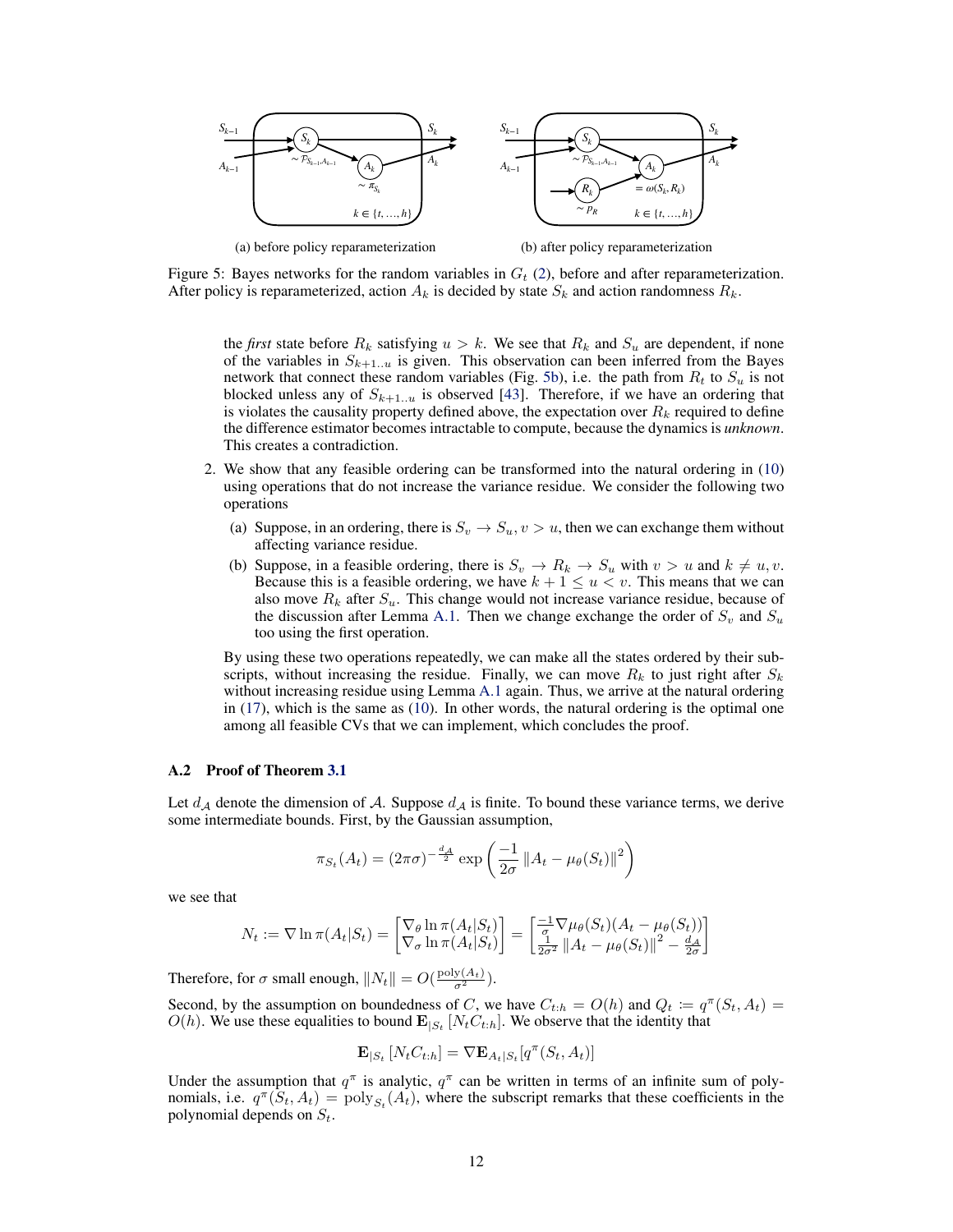<span id="page-12-0"></span>Now we are ready to bound  $\mathbb{V}_{S_t}$ ,  $\mathbb{V}_{A_t|S_t}$ , and  $\mathbb{V}_{|S_t,A_t}$ . We recall that the expectation of polynomials over a Gaussian distribution depends only polynomially on the Gaussian's variance  $\sigma$ , with an order no less than 1. Therefore, for  $\sigma$  small enough, we have  $\|\nabla \mathbf{E}_{A_t|S_t}[q^{\pi}(S_t, A_t)]\| = O(h)$  independent of  $\sigma$ , which implies that

$$
\mathbb{V}_{S_t} = \mathbf{Tr} \left( \mathbf{Var}_{S_t} \left[ \mathbf{E}_{|S_t} \left[ N_t C_{t:h} \right] \right] \right) = o(h^2)
$$

We can apply the same observation on the Gaussian expectation of polynomials and derive, for  $\sigma$ small enough,

$$
\mathbb{V}_{A_t|S_t} = \textbf{Tr} \left( \mathbf{E}_{S_t} \left[ \mathbf{Var}_{A_t|S_t} \left[ N_t \left( \mathbf{E}_{|S_t, A_t} \left[ C_{t:h} \right] \right) \right] \right] \right)
$$
  
= 
$$
\textbf{Tr} \left( \mathbf{E}_{S_t} \left[ \mathbf{Var}_{A_t|S_t} \left[ N_t q^{\pi}(S_t, A_t) \right] \right] \right) = O \left( \frac{h^2}{\sigma^4} \right)
$$

Similarly we can show

$$
\mathbb{V}_{|S_t, A_t} = \text{Tr} \left( \mathbf{E}_{S_t, A_t} [\mathbf{Var}_{|S_t, A_t} [N_t C_{t:h}]] \right) = O \left( \frac{h^2}{\sigma^4} \right)
$$

This concludes the proof.

## A.3 Bound for Variance of Policy Gradient

The variance of the policy gradient  $\text{Var}[G]$  can be bounded by the variance of policy gradient components  $\{ \text{Var}[G_t] \}_{t=1}^n$ . Appealing to the formula for the variance of the sum of two random variables

$$
\mathbf{Var}[X+Y] = \mathbf{Var}[X] + \mathbf{Var}[Y] + 2\mathbf{Cov}[X,Y],
$$

linearity of covariance

$$
\mathbf{Cov}[X, Y + Z] = \mathbf{Cov}[X, Y] + \mathbf{Cov}[X, Z]
$$

and Cauchy -Schwartz inequality

$$
\mathbf{Cov}[X,Y] \leq \mathbf{Var}[X] + \mathbf{Var}[Y],
$$

we can derive the following:

$$
\begin{aligned}\n\textbf{Var}[G] &= \textbf{Var}[G_{1:h}] \\
&= \textbf{Var}[G_1] + \textbf{Var}[G_{2:h}] + \textbf{Cov}[G_1, G_{2:h}] \\
&= \textbf{Var}[G_1] + \sum_{t=2}^{h} \textbf{Cov}[G_1, G_t] + \textbf{Var}[G_{2:h}] \\
&= \sum_{t=1}^{h} \textbf{Var}[G_t] + \sum_{u=1}^{h} \sum_{v=u+1}^{h} \textbf{Cov}[G_u, G_v] \\
&\leq \sum_{t=1}^{h} \textbf{Var}[G_t] + \sum_{u=1}^{h} \sum_{v=u+1}^{h} (\textbf{Var}[G_u] + \textbf{Var}[G_v]) \\
&= h \sum_{t=1}^{h} \textbf{Var}[G_t]\n\end{aligned}
$$

## B Algorithm Example

Algorithm [1](#page-13-0) specifies an instance of TrajCV, where Monte Carlo samples from a cheaper model simulator is used to approximate  $\mathbf{E}_{A_t|S_t}[Q_t]$  (Line [8\)](#page-13-0) and  $\mathbf{E}_{A_t|S_t}[N_tQ_t]$  (Line [9\)](#page-13-0). We discuss some other ways for approximation Appendix [C.](#page-13-0)

In practice, the policy that's used for data collection may be different from the policy with respect to which the policy gradient is computed, e.g., when a whitening normalizer of the inputs to policy is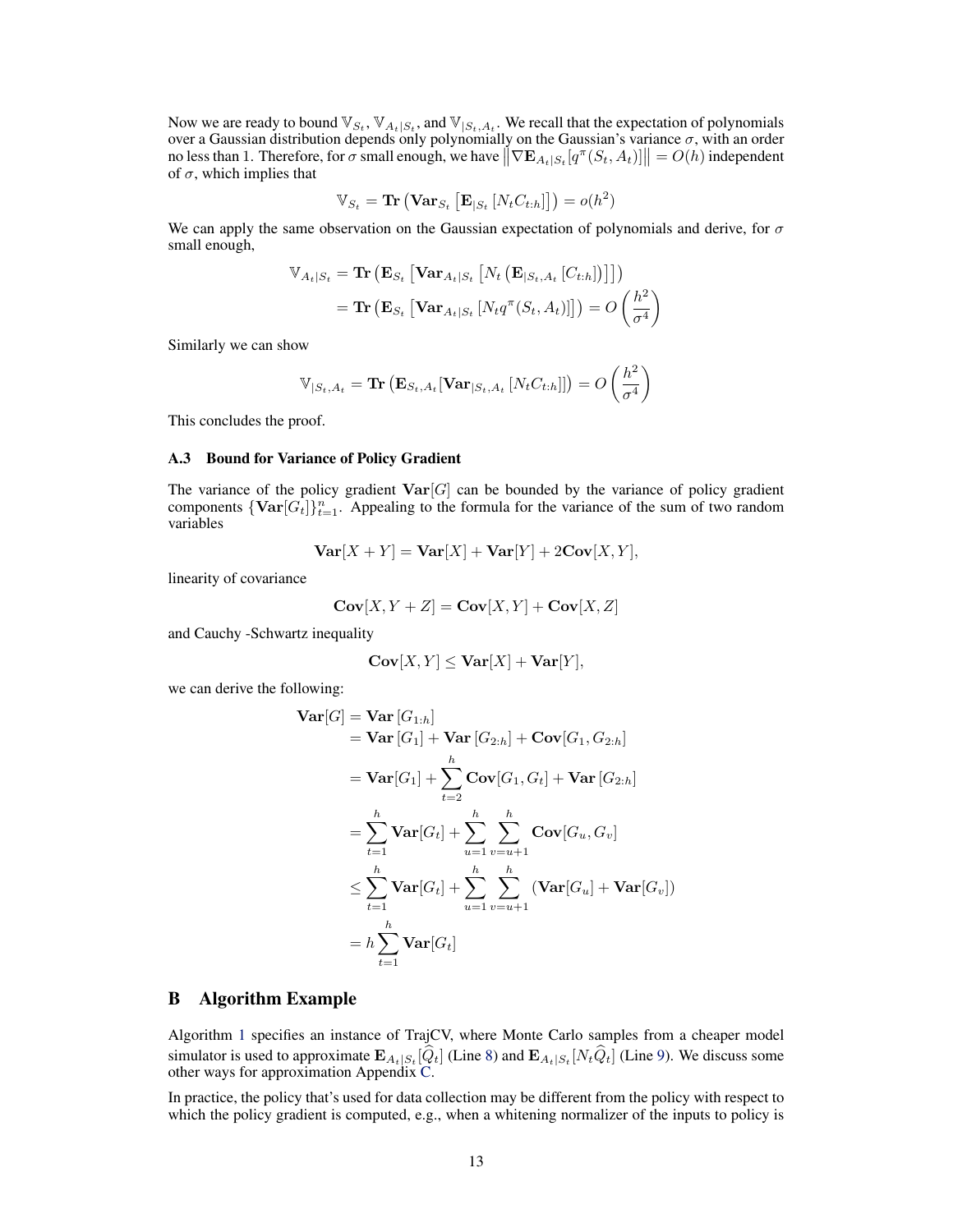# <span id="page-13-0"></span>Algorithm 1: Policy gradient estimate with TrajCV

**Input:** policy  $\pi$ , single trajectory by running  $\pi$ : { $s_t$ ,  $a_t$ ,  $c_t$ } $_{t=1}^h$ , value function estimate  $\hat{v}$ , deterministic dynamics estimate  $\tilde{d}$ , number of action samples I Output: policy gradient estimate

1 for  $t \leftarrow 1$  to h do // collect statistics

 $\begin{array}{c|c}\n\mathbf{2} & \hat{q}_t \leftarrow \hat{v}(d(s_t, a_t)) + c(s_t, a_t) \\
\hline\n\mathbf{3} & n_t \leftarrow \nabla \log \pi_{s_t}(a_t)\n\end{array}$  $3 \mid n_t \leftarrow \nabla \log \pi_{s_t}(a_t)$ 4 for  $i \leftarrow 1$  to  $\overline{I}$  do  $\overline{I}$  Monte Carlo samples 5 Sample  $a'_i \sim \pi_{s_t}$ 6  $\hat{q}'_i \leftarrow \hat{v}(\hat{d}(s_t, a'_i)) + c(s_t, a'_i)$ 7  $\begin{bmatrix} n'_i \leftarrow \nabla \log \pi_{s_t}(a'_i) \end{bmatrix}$ 8  $\mathbf{E}[\widehat{Q}_t] \leftarrow \frac{1}{I} \sum_{i=1}^I \widehat{q}_i'$ <br>
9  $\mathbf{E}[N_t\widehat{Q}_t] \leftarrow \frac{1}{I} \sum_{i=1}^I n_i'\widehat{q}_i'$ 10 for  $t \leftarrow 1$  to h do // compute difference estimators 11  $\left[ \tilde{G}_t^{\text{Traj}} \leftarrow n_t c_{t:h} - \left( n_t \hat{q}_t - \tilde{\mathbf{E}}[N_t \hat{Q}_t] \right) - n_t \sum_{k=t}^h \left( \hat{q}_k - \tilde{\mathbf{E}}[\hat{Q}_t] \right) (11) \right]$  $\left[ \tilde{G}_t^{\text{Traj}} \leftarrow n_t c_{t:h} - \left( n_t \hat{q}_t - \tilde{\mathbf{E}}[N_t \hat{Q}_t] \right) - n_t \sum_{k=t}^h \left( \hat{q}_k - \tilde{\mathbf{E}}[\hat{Q}_t] \right) (11) \right]$  $\left[ \tilde{G}_t^{\text{Traj}} \leftarrow n_t c_{t:h} - \left( n_t \hat{q}_t - \tilde{\mathbf{E}}[N_t \hat{Q}_t] \right) - n_t \sum_{k=t}^h \left( \hat{q}_k - \tilde{\mathbf{E}}[\hat{Q}_t] \right) (11) \right]$ <sup>12</sup> <sup>G</sup>eTraj <sup>←</sup> <sup>G</sup>eTraj 1:h 13 return  $\widetilde{G}^{\text{Traj}}$ 

updated after data collection or when off-policy samples are utilized. Here we derive a TrajCV that takes this into account. Let  $\pi^d$  be the data collection policy and  $W_t := \frac{\pi_{S_t}(A_t)}{\pi^d(A_t)}$  $\frac{\pi_{S_t}(A_t)}{\pi_{S_t}^d(A_t)}$  be the importance weights, and define  $W_{a\to b} := \prod_{k=a}^{b} W_k$  for  $b \ge a$  and  $W_{a\to b} = 1$  for  $b < a$ , akin to : representing summation. Then we can write

$$
\mathbf{E}_{\rho_{\pi}}[G_t] = \mathbf{E}_{\rho_{\pi^d}}[G_t W_{t \to h}] = \mathbf{E}_{\rho_{\pi^d}} \left[ G_t W_{t \to h} - \sum_{k=t}^h W_{t \to (k-1)} \left( W_k N_t \hat{Q}_k - \mathbf{E}_{A_k \sim \pi_{S_k}} [N_t \hat{Q}_k] \right) \right]
$$

Note that this TrajCV is unbiased, and when  $\hat{q} = q^{\pi}$ , variance due to actions vanishes.

# C Experiment Details

## C.1 Setup

In CartPole, the reward function is the indicator function that equals to one when the pole is close to being upright and zero otherwise. This is a delayed reward problem in that the effective reward signal is revealed only when the task terminates prematurely before reaching the horizon, i.e. when the pole deviates from being upright. The start state is perturbed from being vertical and still by an offset uniformly sampled from  $[-0.01, 0.01]^{d_s}$ , and the dynamics is deterministic.<sup>10</sup> The action space is continuous and Gaussian policies are considered in the experiments. The policy's mean function is a neural network with one hidden layers of 32 units and tanh activation, and a linear output layer. To be robust to outliers in data collection, the policy is optimized by natural gradient descent [\[3\]](#page-8-0) with a KL-divergence safe guard on the policy change, such that a policy would change no more than 0.1 in the KL divergence averaged over the empirical state distribution on the data collected in each iteration.

## C.2 Construction of Q-function Approximators

To facilitate a fair comparison across different CV techniques, we build all the CVs based on a an on-policy value function approximator  $\hat{v}$ , which is a neural network with two hidden layers of 64 units each and tanh activation, and a linear output layer. In each iteration, we sample abundant data (50, 000 state-action pairs) from a biased dynamics simulator (which is obtained by perturbing

<sup>&</sup>lt;sup>10</sup>Symbol  $d_{\mathcal{S}}$  denotes the dimension of  $\mathcal{S}$ .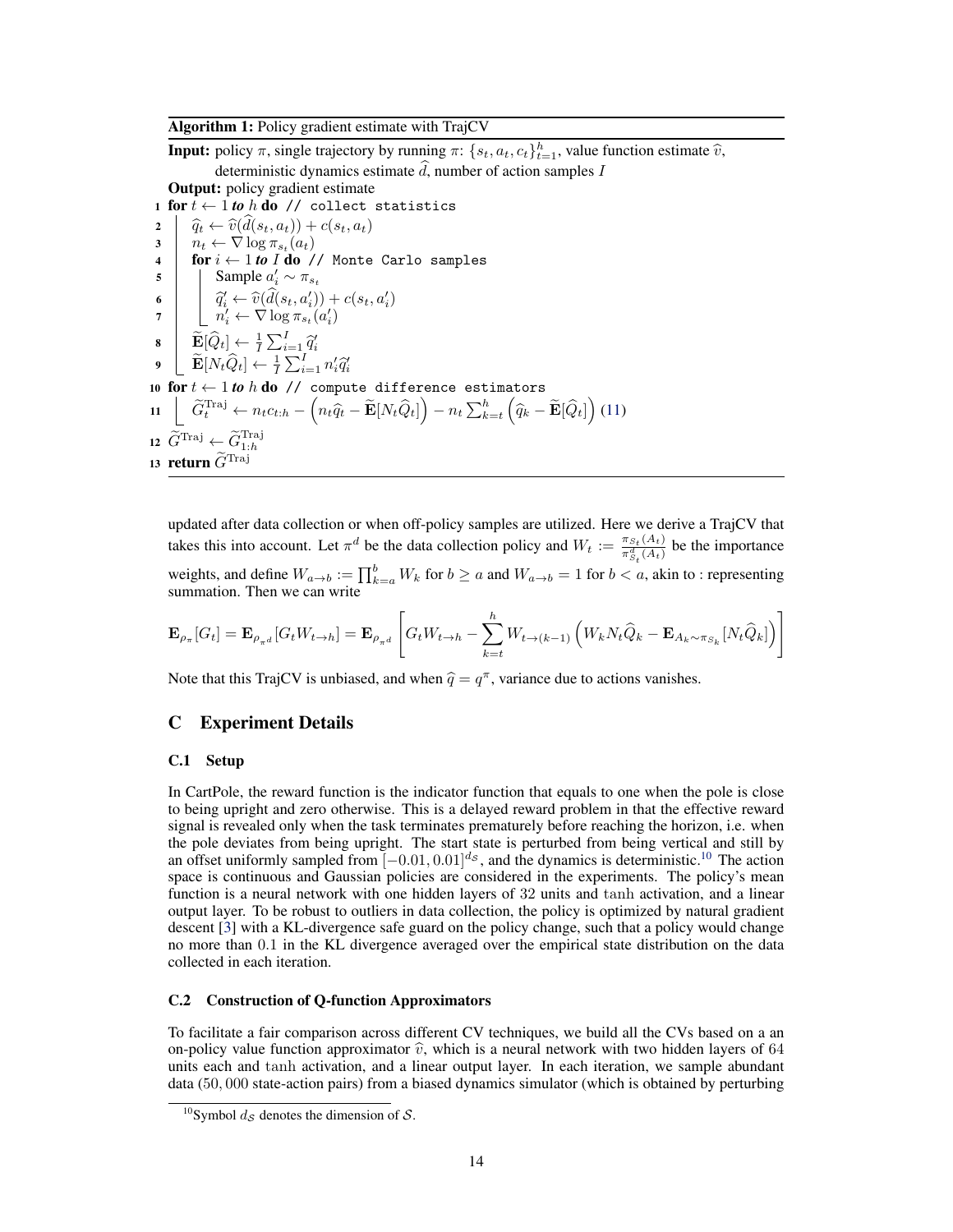<span id="page-14-0"></span>

same settings as  $\Gamma$ 1g.  $40$ Figure 6: The exact same settings as Fig. [4](#page-7-0) except that *the state-action CV and TrajCV are given by*  $\widehat{q}^{(diff)}$  and  $\widehat{q}^{(diff\text{-}GN)}$  (Fig. 6a), and  $\widehat{q}^{(next)}$  and  $\widehat{q}^{(next\text{-}GN)}$  (Fig. 6b).

each underlying physical parameter relatively by  $10\%$ ), and then fit  $\hat{v}$  to these biased Monte-Carlo estimates with a quadratic loss using ADAM (stepsize 0.001;  $\beta_1 = 0.9$  and  $\beta_2 = 0.999$ ) for 1,024 batches with batchsize 128. The reason for using a biased dynamics simulator in lieu of the on-policy data from the real environment is that we only sample 5 trajectories per iteration, which amount to around 100 data points in the early iterations and can be too scarce to build a reasonable function approximator.

As mentioned, all the CVs are built using the above policy evaluation technique. (Different methods learn its own value function approximator on-the-fly along the progress of policy optimization.) For the state-dependent CV, the usage of  $\hat{v}$  is straightforward. For state-action CV and TrajCV, we use  $\hat{v}$ to further construct the needed Q-function approximator  $\hat{q}$ . This is done as follows: First, we further train a deterministic function  $\hat{d}$  that maps the current state and action to next state using the same data collected from the true environment that are used for computing the policy gradient estimates. As policy optimization progresses, we aggregate the data from the past rounds to iteratively build this dynamics model (which is another neural network with two hidden layers of 64 units each and tanh activation and a linear output layer). This is done by updating it after the policy gradient step in each iteration to remove undesirable correlations. Next, we use the above value function approximator  $\hat{v}$ and the dynamics approximator d to define a natural Q-function approximator  $\hat{q}^{(\text{dyn})}(s, a) = c(s, a) + c(\hat{d}(s, a))$ . Bessed as this hasis  $\hat{q}^{(\text{dyn})}$  we surpluse appeal actions of  $\Omega$  function approximator for  $\hat{v}(\hat{d}(s, a))$ . Based on this basic  $\hat{q}^{(\text{dyn})}$ , we explore several options of Q-function approximator for defining the state-action CV and TraiCV. defining the state-action CV and TrajCV:

- 1. Monte Carlo (MC) :  $\hat{q}^{(\text{dyn})}(s, a)$ . We use many samples of actions (1,000 in the experiments) to approximate  $\mathbf{F}_{\text{total}} = [\hat{q}^{(\text{dyn})}(s, A)]$ . To reduce variance, we use the same action ments) to approximate  $\mathbf{E}_{A_t|S_t}$   $[\hat{q}^{(\text{dyn})}(S_t, A_t)]$ . To reduce variance, we use the same action randomness for different steps i.e. using the same 1,000 i.i.d. samples from  $p_B$  (defined randomness for different steps, i.e. using the same  $1,000$  i.i.d. samples from  $p_R$  (defined in Section [4.3\)](#page-6-0) in the evaluation for  $\mathbf{E}_{A_t|S_t}$  with different t.
- 2. We also consider various Q-function approximators that are quadratic in action, so that  $\mathbf{E}_{A_t|S_t}$  can be evaluated in closed-form. They are derived by different linearizations of the Q-function approximator  $\hat{q}$  as shown below.
	- (a)  $\widehat{q}^{\text{(next)}}(s, a) = c(s, a) + \widehat{v}(\widehat{s}') + (a m)^{\top} \nabla_m \widehat{d}(s, m) \nabla \widehat{v}(\widehat{s}')$
	- (b)  $\hat{q}^{\text{(next-GN)}}(s, a) = \hat{q}^{\text{(next)}}(s, a) + \frac{1}{2}(a m)^{\top} \nabla_m \hat{d}(s, m) \nabla^2 \hat{v}(\hat{s}') \nabla_m \hat{d}(s, m)^{\top} (a m),$
	- (c)  $\hat{q}^{(\text{diff})}(s, a) = \hat{v}(s) + (a-m)^{\top} \nabla_m(c(s, m) + \hat{v}(\hat{s}')) + \frac{1}{2}(a-m)^{\top} \nabla_m^2 c(s, m)(a-m),$
	- (d)  $\hat{q}^{(\text{diff-GN})}(s, a) = \hat{q}^{(\text{diff})}(s, a) + \frac{1}{2}(a m)^{\top} \nabla_m \hat{d}(s, m) \nabla^2 \hat{v}(\hat{s}') \nabla_m \hat{d}(s, m)^{\top} (a m),$

where  $m = \mu_{\theta}(s)$  is the mean of the Gaussian policy,  $\hat{s}' = \hat{d}(s, m)$ , and "GN" stands for Gauss Newton, We assume  $g(s, a)$  is quadratic in a for  $\hat{g}(\text{next-GN})$ Gauss-Newton. We assume  $c(s, a)$  is quadratic in a for  $\hat{q}^{\text{(next)}}$  and  $\hat{q}^{\text{(next-GN)}}$ .

Note to Practitioners We emphasize that constructing a Q-function approximator *indirectly* through a dynamics model and a value function approximator is not ideal for practical purposes. This approach would combine errors from two sources and can have worse performance than directly estimating a Q-function, e.g., through (simulated) Monte Carlo samples. However, we adopted this formulation to make the results of different CVs more comparable, removing the bias due to different value function approximators and evaluation techniques. While this construct is sufficient for the purpose of comparing theoretical properties here, we do remind that this scheme does not scale well to general high-dimensional problems.